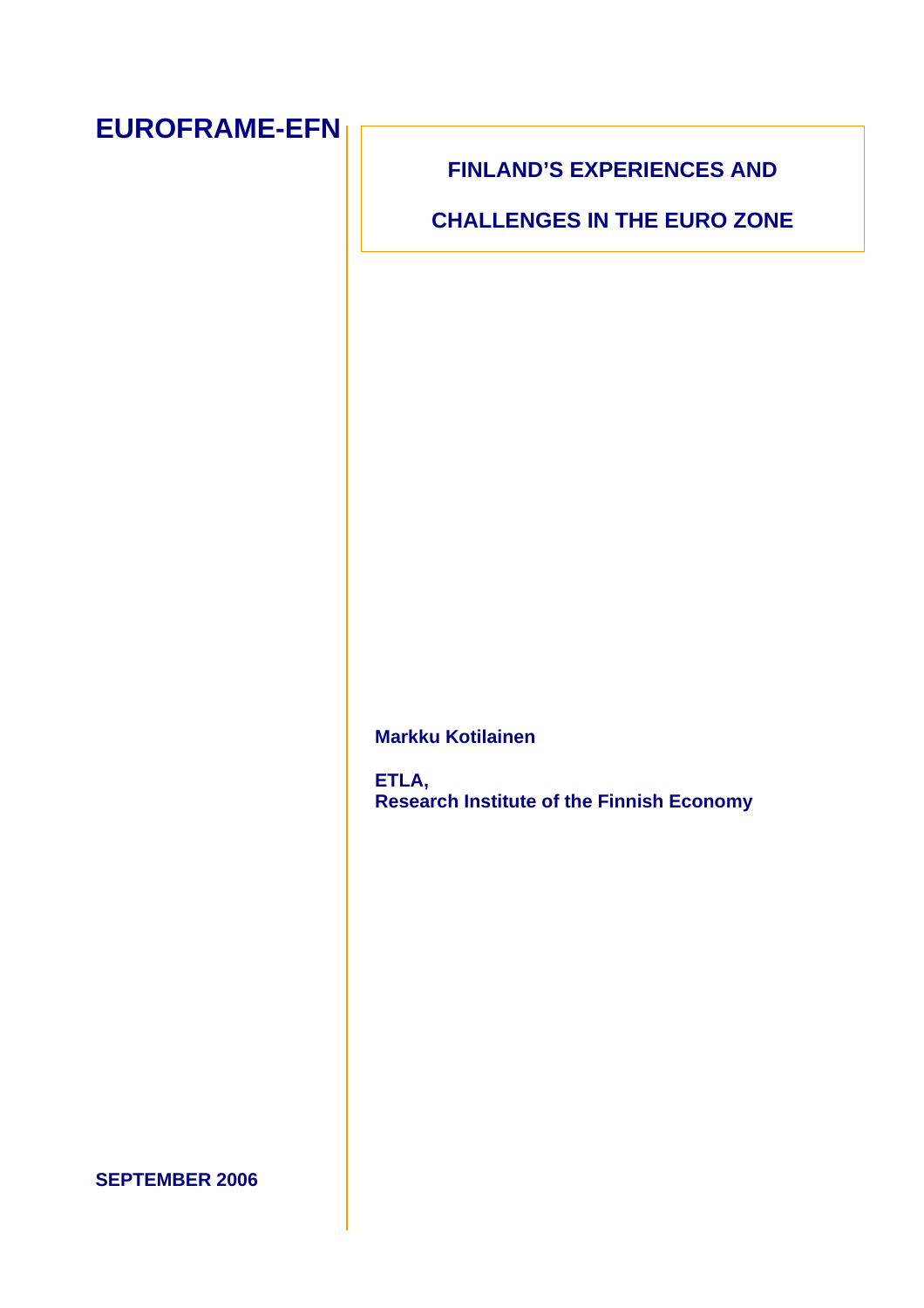**KOTILAINEN**, Markku, **FINLAND'S EXPERIENCES AND CHALLENGES IN THE EURO ZONE.** Helsinki: ETLA. Elinkeinoelämän Tutkimuslaitos, The Research Institute of the Finnish Economy, 2006, 38 p. (Available also as ETLA Discussion Paper No. 1040, downloadable in http://www.etla.fi)

**Abstract**: In this paper we study Finland's way to the Economic and Monetary Union (EMU) and her economic development as a member of the EMU. First, we describe the economic background of the membership and the arguments presented in research and discussion for and against it. Then we describe Finland's economic performance in the Euro zone. The main part of the paper consists of an analysis of the Finnish economy in terms of some crucial determinants for an optimal monetary union. These include differences in production structures, differences in the country composition for exports, output variations, housing sector developments, interest rate developments in comparison with the Taylor-rule based rates, labour market flexibility, and fiscal policy. Finland is analysed in the context of other EMU and EU countries, so the paper includes comparisons with them, too. Finland has performed very well until now. The analysis of the structural and cyclical factors of the economy indicates, however, that the Finnish economy continues to differ crucially from the core Euro zone countries. This means that the adjustment mechanisms, including labour market flexibility and fiscal policy, must be maintained effective and in some respects even be strengthened.

**Key words**: Economic and Monetary Union, EMU, Finland

**JEL Codes**: E30, E32, E42, E52, F33, F41, F42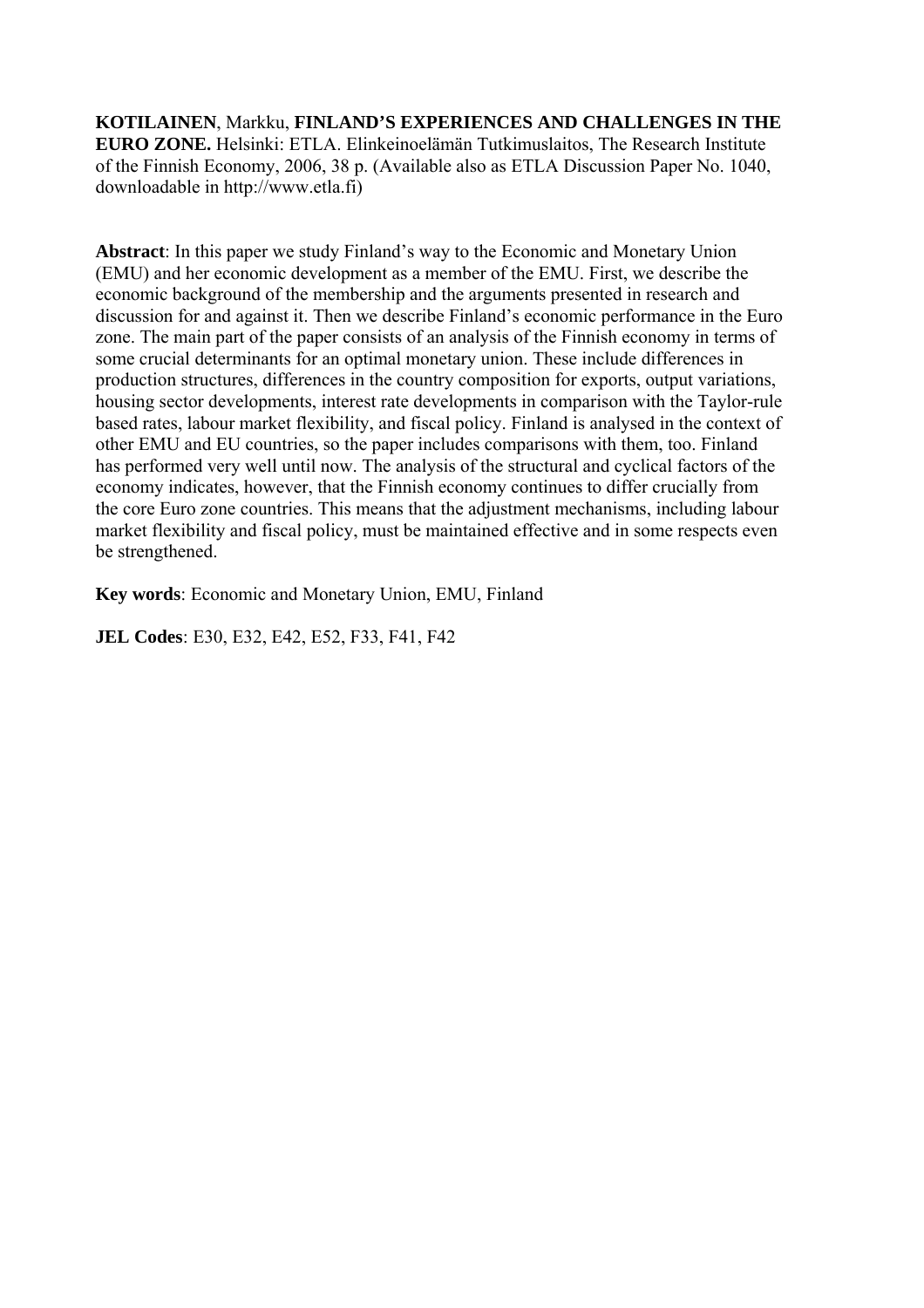## Table of Contents

| $\mathbf{1}$   |                                | <b>Introduction</b>                                                 | 1  |  |  |  |
|----------------|--------------------------------|---------------------------------------------------------------------|----|--|--|--|
| $\overline{2}$ | The Way to EMU                 |                                                                     |    |  |  |  |
| 3              |                                | <b>Experiences of EMU Have Been Positive at Least until Now</b>     | 6  |  |  |  |
| 4              |                                | <b>Challenges of the Finnish Economy in Terms of EMU Membership</b> | 12 |  |  |  |
|                | 4.1                            | Differences in Production Structures                                | 13 |  |  |  |
|                | 4.2                            | Differences in Country Compositions for Exports                     | 17 |  |  |  |
|                | 4.3                            | <b>Output Variations</b>                                            | 19 |  |  |  |
|                | 4.4                            | Housing Sector                                                      | 25 |  |  |  |
|                | 4.5                            | <b>Interest Rate Developments</b>                                   | 27 |  |  |  |
|                | 4.6                            | Labour Market Flexibility                                           | 29 |  |  |  |
|                | 4.7                            | <b>Fiscal Policy</b>                                                | 32 |  |  |  |
| 5              | <b>Summary and Conclusions</b> |                                                                     |    |  |  |  |
|                | <b>Literature</b>              |                                                                     |    |  |  |  |
|                |                                | Appendix                                                            | 38 |  |  |  |
|                |                                |                                                                     |    |  |  |  |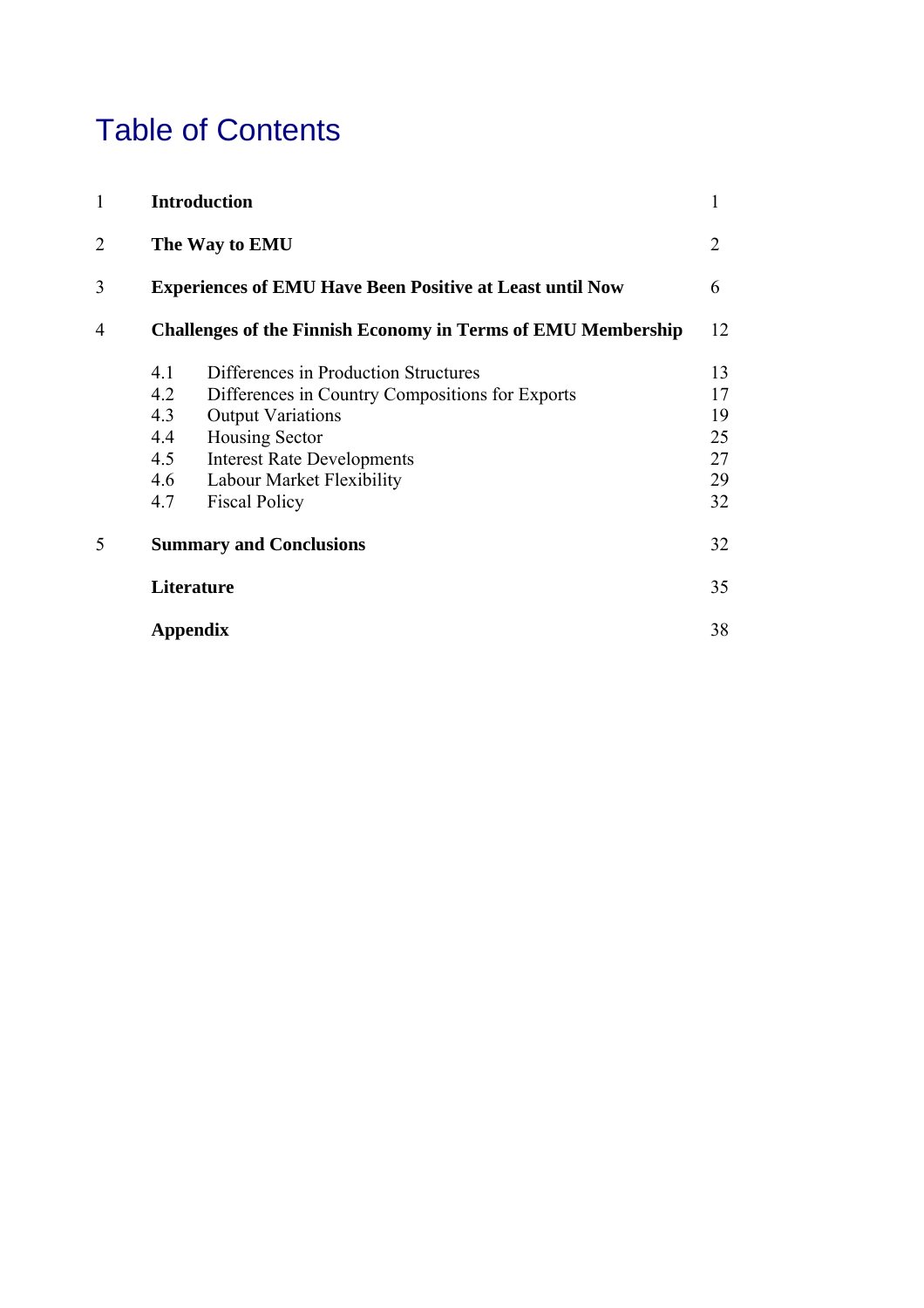## 1 Introduction

Finland joined the Euro zone when it was established in 1999. It had been rather clear already for a couple of years before 1999 that Finland would want to join and that it would meet the qualifications. The road to membership, however, was long and stony. Early experiences with a fixed exchange rate had been very disappointing. At the time of joining the EMU, the disappointments had been partly forgotten, and had partly led to a better understanding of the conditions under which such a regime could function properly.

By the year 1999, there had already been considerable debate concerning the costs and benefits of a common European currency, and thus the time was ripe for fixing the exchange rate and for adopting the Euro by  $1<sup>st</sup>$  of January 2002. The decision was political, but it was felt that the benefits would exceed the costs, at least in the foreseeable future.

In Section 2 we present a brief history of the Finnish economy's development towards the adoption of a fixed exchange rate and a common currency. In Section 3 we describe Finland's experience as a member of the Euro area with respect to some important economic indicators. In Section 4 we study the challenges faced by the Finnish economy as a member of the EMU in terms of crucial structural factors and cyclical patterns. We study production structures, composition of countries for exports, output variations, the housing market, the ECB interest rate in comparison to the Taylor rule based rate, labour market flexibility and fiscal policy. In Section 5 we present the summary and conclusions.

## 2 The Way to EMU

Finland has a history of frequent devaluations, and a series of devaluation cycles can be observed. There have been 15 devaluations in the period from the Second World War to the early 90s, including two depreciations during flexible exchange rate regimes. The cycle usually starts with rising costs, often in conjunction with a weakening international demand. During the same timeframe, there have also been 5 revaluations that were triggered by rising inflation.

Devaluations were preceded by the deteriorating profitability of firms and a worsening current account deficit. The interests of both the export industry and the labour unions were served in the call for devaluation.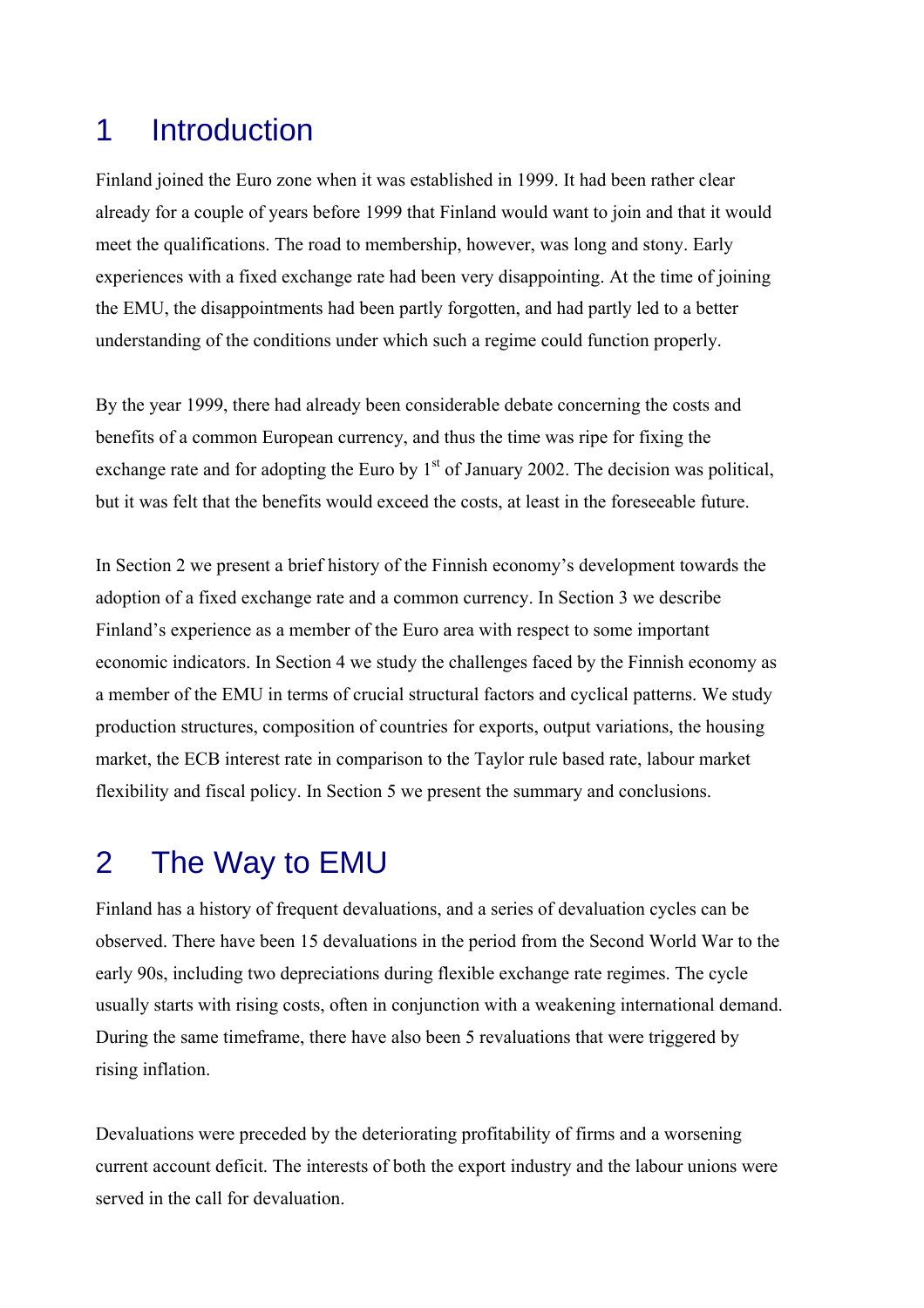Devaluations in Finland were usually supported with an economic policy package that aimed to curb inflationary effects resulting from the depreciation. Success was only partial and Finland's annual inflation was 7.5 per cent on average over 1961-1991. The corresponding figure for the whole OECD area was 7.3 per cent. Inflation was a problem in other countries as well.<sup>[1](#page-4-0)</sup>

In the late 80s Finland wanted to break the cycle of devaluations with a "hard/stable currency policy". Finland was also motivated by the desire to be "a good European country" at a time when the EU was planning to move from the European Monetary System (EMS) to a monetary union. At that time, many policy makers had as their political aim Finland's membership in the European Union (it was realised in 1995) and in ERM/EMU. Prior to the depression and since the early 1970s Finland's exchange rate regime has been a fixed but adjustable currency basket peg regime. At the insistence of the government and the Bank of Finland, no devaluations were to be applied in the beginning of the depression even though the current account deficit was rising. Reasons for the increasing current account deficit could be found on the export as well as the import factors. Exports were performing badly due to deteriorating competitiveness, weak demand on the Western market, and finally the collapse of the Soviet Union, which led exports to crumble. The main problems were in the overheating of the domestic economy. The fast liberalisation of the financial market together with a pro-cyclical fiscal policy led to a boost in domestic demand, increasing imports and accelerating inflation. Housing prices increased to a level which after the collapse was not achieved until the early years of the new century.

The outcome of the "hard currency policy" was a disaster. Finland tried to avoid devaluation by tying the Finnish Markka to the ECU basket in September 1991. A unilateral peg was not, however, enough to convince the market and the Markka was devalued by 12 per cent in November 1991. In September 1992 the currency was allowed to float, depreciating further for some time before stabilising and finally appreciating.

The depression Finland experienced in 1991-1993 was more severe than in the 1930s. The GDP declined by 11 per cent in 3 years. Unemployment rate increased from 3.2 per cent in 1990 to 16.6 per cent in 1994 (Figures 3 and 4), and did not dip below 10 per cent until

 $\overline{a}$ 

<span id="page-4-0"></span><sup>&</sup>lt;sup>1</sup> External shocks, particularly the oil shocks of 1974-1975 and 1979-1980, also contributed to the inflation rate.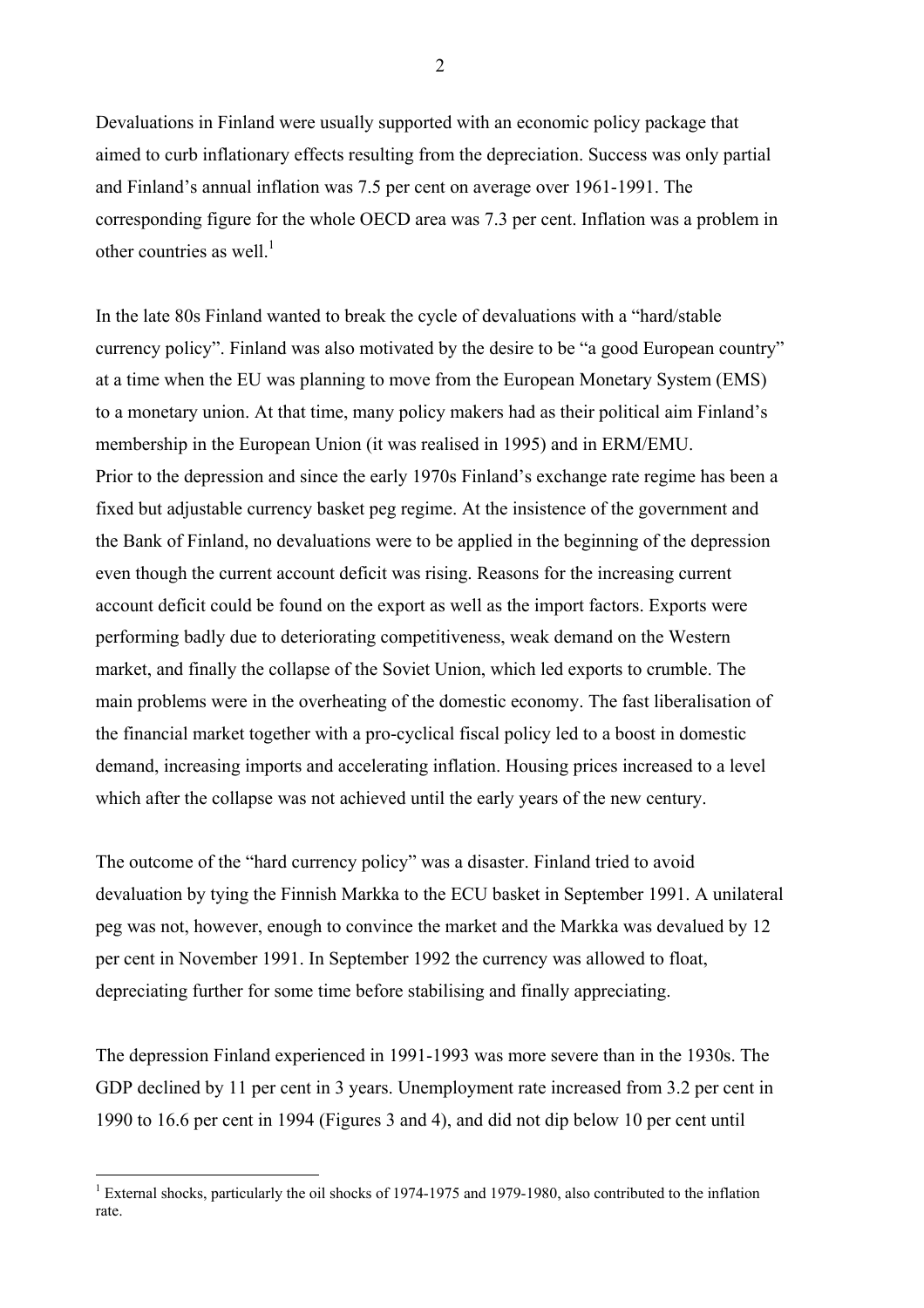2000. In 2005 it was 8.4 per cent – already 0.2 percentage points lower than in the Euro area on average.

External deficit was eliminated by mid 1990s and the current account turned into a clear surplus, reflecting initially the drop in the domestic demand but also rather quickly the recovery of exports. The devaluation and depreciation of the Markka helped to achieve this. In the longer run, however, the growth of electronics exports, mainly mobile phones and related networks, was crucial in the recovery. Innovations were the main element in the success of the electronics industry.

Finland experienced a deep structural change in the 1990s. The economic structure changed drastically towards more skill intensive sectors and productivity increased rather fast in several industries; for example manual work in construction diminished quickly. Young people were hired to the fast growing industries whereas many elder people who had been made redundant during the depression could not find jobs. Generally, their education levels were either too low or not geared to the changed economic structure. A part of this labour force, having been re-educated, found new jobs but others were either not interested in retraining or could not find job after the short and often superficial re-education period. Currently, the ageing of the population is transferring a part of the difficult-to-employ working force onto pensions.

The recovery of the economy and the quick structural change created more confidence in the fixed exchange rate regime and the monetary union. Due to liberalised capital movements, a fixed but adjustable exchange rate was no longer an option. The Markka was allowed to float until October 1996 when Finland joined the exchange rate mechanism of the EU (ERM). The Finnish currency was thus regarded as having been stable long enough not to violate the convergence criteria of EMU membership.<sup>2</sup> Also inflation and the longterm interest rate had been low prior to entering the EMU (Figures 1 and 2). The largest question mark was the public sector deficit (in addition to the exchange rate stability) but it started to improve quickly due to the high GDP growth rate and active balancing measures (Figure 5). For a short time, the public sector debt was almost 60 per cent of GDP but was firmly below the criterion when entry into the EMU was topical (Figure 6).

 $\overline{a}$ 

3

<span id="page-5-0"></span> $2^2$  Strictly speaking the criterion required that the currency must be stable inside the ERM arrangement for 3 years before membership, i.e. 1.1.1999. The Markka was, however, regarded as stable already before entering the ERM.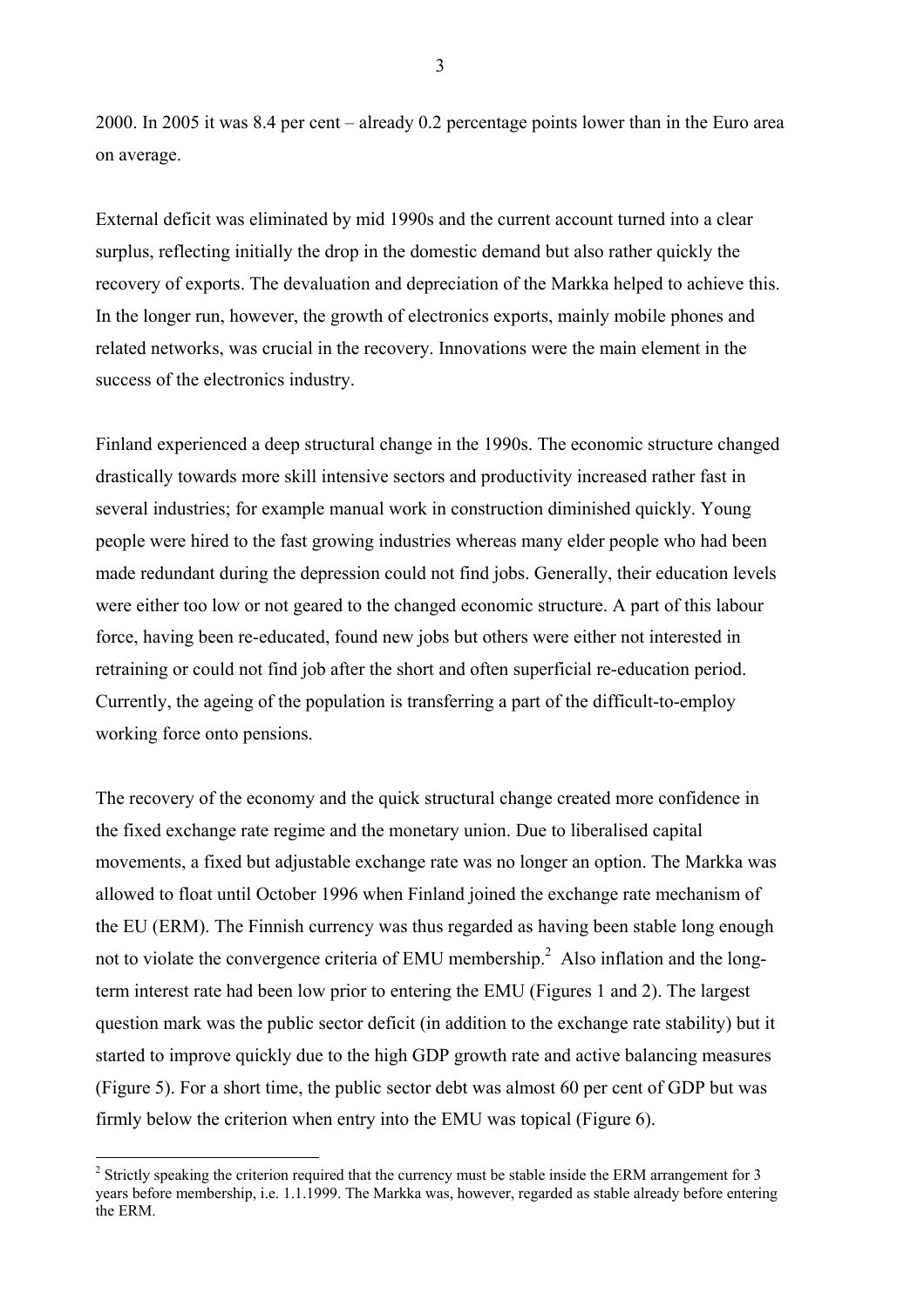Membership in the EU in 1995 was motivated by longer-run economic growth effects. The decision included also a political element. The most extensive studies on economic costs and benefits of EU membership were conducted by VATT (1992) and Alho, Kotilainen and Widgrén  $(1992)^3$  $(1992)^3$ .

Studies on the exchange rate aspects of EU integration had been started already in the late 1980s (see Kotilainen and Peura, 1988). The two studies on the EU membership mentioned above included a chapter on EMU. Kotilainen (1992a) analysed the different pro- and conarguments on EMU. The most extensive studies on Finland's EMU membership were by Kotilainen, Alho and Erkkilä (199[4](#page-6-1))<sup>4</sup> and Pekkarinen et al (1997). Kotilainen (1991a, 1991b, 1992b, 1993, 1995, and 1998) examined the effects of joining the EMU by comparing it to alternative exchange rate regimes in a three-country model particularly with respect to insulation properties in the face of various domestic and foreign shocks.

Economic arguments in favour of the EMU were related to longer-term effects. Lower interest rates could be achieved by eliminating the possibility of exchange rate changes. Domestic policy makers, labour unions and enterprises could also be disciplined through a credibly fixed exchange rate. Diminishing foreign exchange and hedging costs were additional benefits. Problems from EMU membership were seen in the adjustment of the economy in the face of idiosyncratic shocks. Finland's production structure was perceived to be distinctly different from those of the core EMU countries, which could be a potential problem. The foreign trade composition of the country differed from that of the (probable) EMU average, too. Finland's business cycle history was also different from that of the core EMU, but whether this was due to exchange rate and other economic policies was not ascertained. (See Kotilainen, 1996.)

Studying the insulation properties of different exchange rate regimes in the face of different shocks could not offer concrete guidance because these properties differ among shocks. Furthermore, there is no advance information on the probability of each potential shock. The currency basket peg was rejected, as being inherently unstable because of free capital mobility even though it has stabilised rather well against many foreign shocks. Floating offers good insulation properties in many incidents of foreign shocks and in the case of

 $\overline{a}$ 

4

<span id="page-6-0"></span><sup>&</sup>lt;sup>3</sup> The main points of the book are presented in English in Alho, Erkkilä and Kotilainen (1996).

<span id="page-6-1"></span><sup>&</sup>lt;sup>4</sup> The main arguments in favour and against Finland's EMU membership are summarized in English in Kotilainen (1996).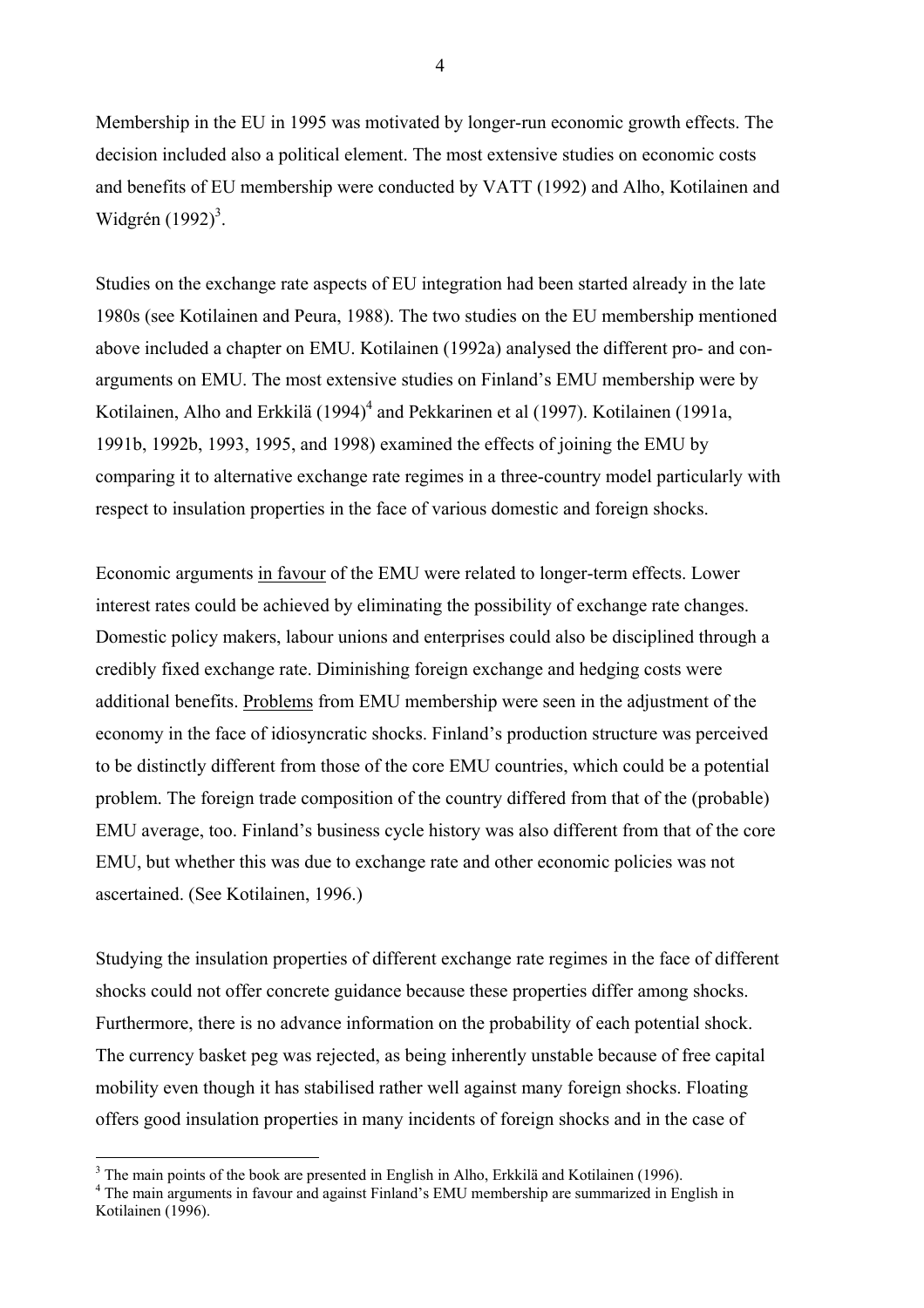domestic goods demand shocks, and was, in fact, the only alternative to EMU membership. Kotilainen (1992 and 1995) observes that EMU membership can best stabilize the domestic output only in the event if the goods demand shock originates in the EMU area area. It also avoids the possibility of a domestic monetary policy shock by eliminating the need for the national monetary policy. This, on the other hand, makes the country vulnerable to the monetary policy of the EMU, its mistakes and its inappropriateness with regard to domestic matters.

The decisive economic argument in favour of EMU membership was the increased credibility of the economic policy that resulted in lower interest rates. This was to have a positive effect on investment. Also diminishing foreign exchange and hedging costs were seen as crucial benefits. A common currency was also considered to pave the way for exploiting the internal market to a greater degree and for increasing domestic competition. The sound performance of the Finnish economy during the second half of the 1990s and the stable external environment swept aside the risks of idiosyncratic shocks. In this respect, Finland's final position was different from Sweden, where policy makers and an academic study group led by Calmfors (1996) preferred to remain outside EMU on the grounds of national stabilisation possibilities.

The exchange rate as a stabilisation tool was regarded in Finland as old-fashioned, and it was felt that other ways to stabilise the economy must be found. Employer representation stressed the need to increase labour market flexibility, while employee associations considered a stable environment without forced income redistribution through exchange rate changes to be an asset of EMU membership. Employee organisations emphasised the socalled EMU buffers, constituting an arrangement by which some funding was collected for unexpected shocks. In practice, these buffers were small and their role has remained limited. In fact, these buffers are rarely mentioned, and have not been discussed even in connection with globalisation's negative side effects.

Many politicians, from the social democrats to the conservatives, have confirmed that when joining the EMU, the motivation was mainly political. Politicians wanted to strengthen the relationship between Finland and the EU for foreign policy and security policy reasons. Although these aspirations may be true, it needs to be recognized that EMU membership has very little to do with security policy. Economists, at least, are tempted to claim that

5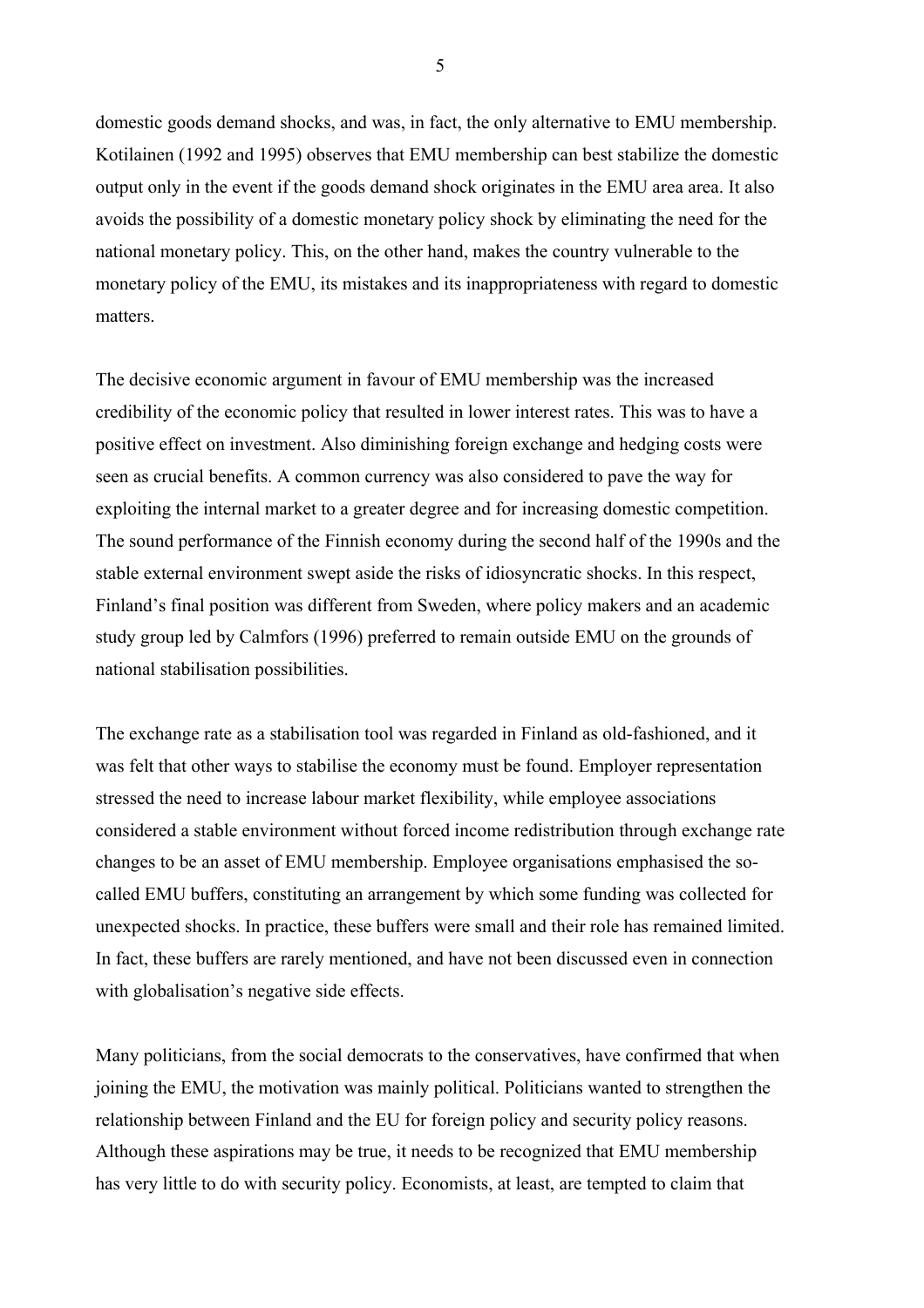membership decision was based mainly on weighting its economic benefits and costs, but not denying the existence of some political and psychological objectives among the politicians.

# 3 Experiences of EMU Have Been Positive at Least until Now

Finland has performed surprisingly well as a member of the Euro zone. There have been no problems in fulfilling the EMU criteria in terms of inflation, interest rates or public finances, and the sound economic performance of the country has contributed to this situation. The Finnish government has also complied with EU rules perhaps more stringently than any other member country.<sup>5</sup>

Finland has benefited from the increased credibility of the economic policy in the form of low interest rates. Short-term rates converged with those in Germany already in 1996 when ERM membership was established. Long-term rates have been very close to those in Germany since 1997, and by 2005 there was no difference. (Figure 1.) This development reflects, in addition to EMU membership, the improved performance of the Finnish economy. Inflation on average has been clearly lower than in the Euro area since 1992, except during the years 1999-2001 (Figure 2). The current account has also recorded a clear surplus since 1994.

 $\overline{a}$ 

<span id="page-8-0"></span> $<sup>5</sup>$  For different indicators of other Euro area countries see for example OECD (2004).</sup>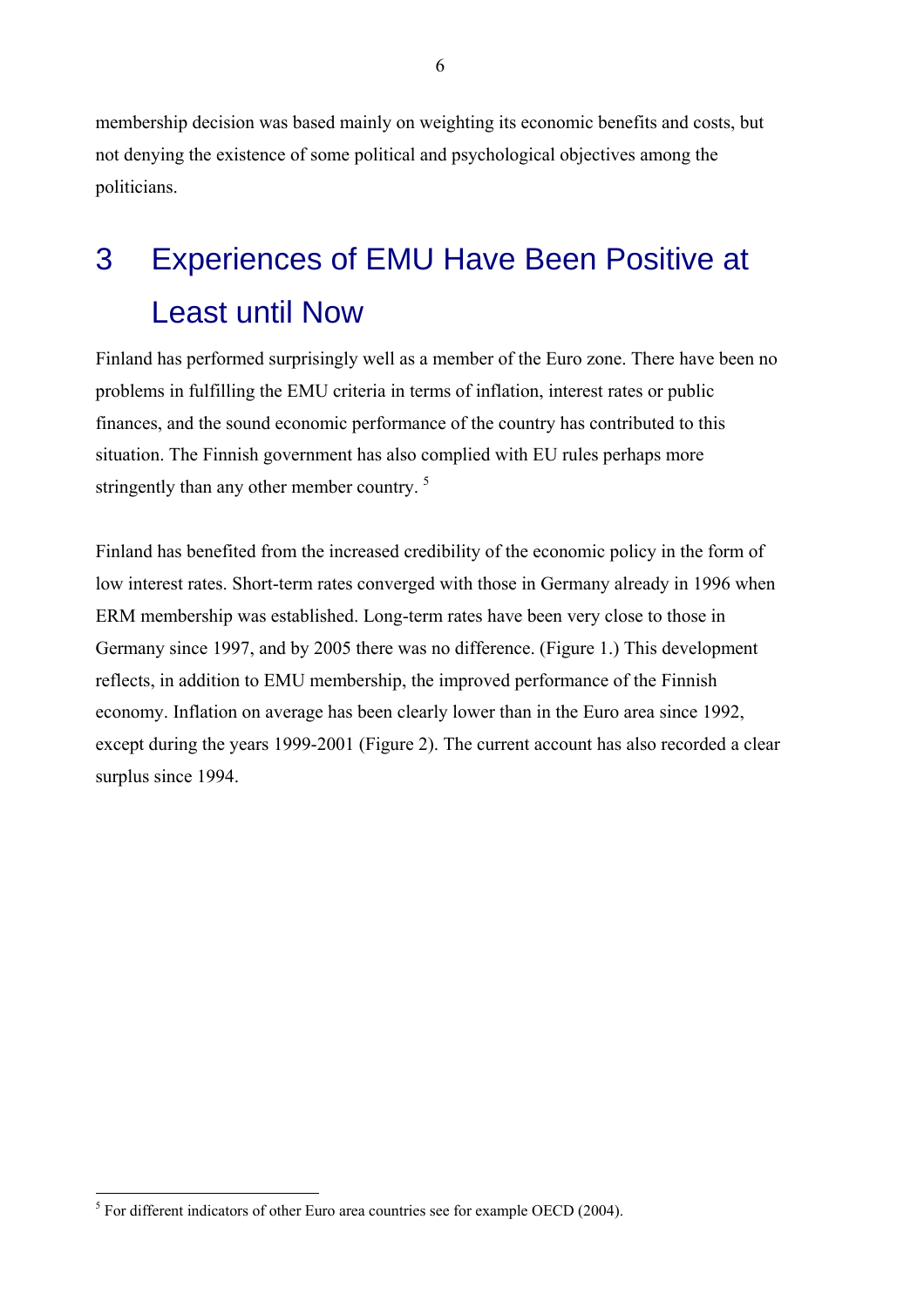### **Figure 1 Finland's Short- and Long-Term Interest Rate Differentials in Comparison to German Rates, %**



Source: OECD Economic Outlook database.





Source: OECD Economic Outlook database.

Finland's GDP growth has consistently been above that of the Euro area average since 1994 (Figure 3). The recession catch-up accounts for a part of this improvement, but the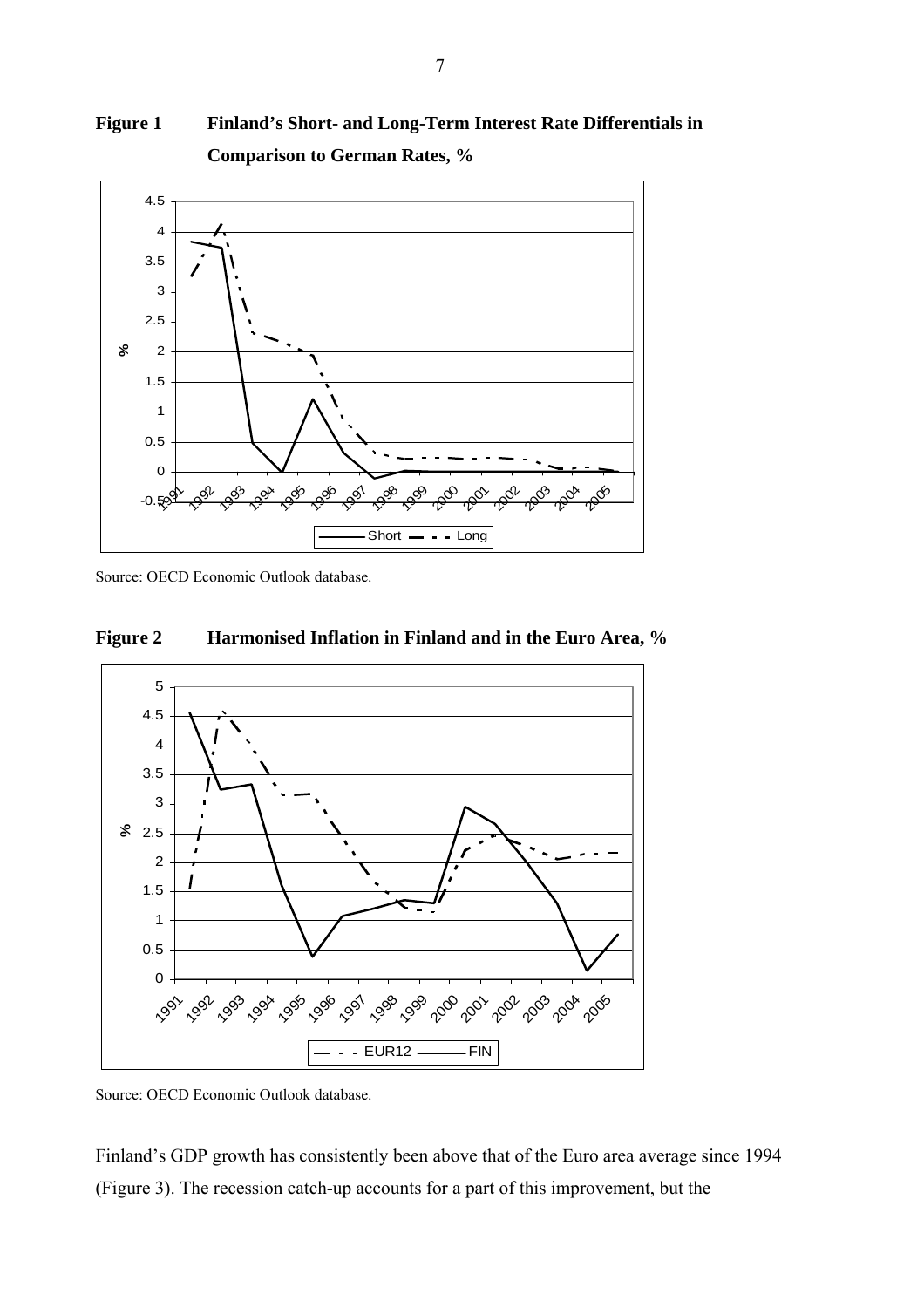cumulative GDP growth since 1990, which was a peak year as well, has already exceeded that of the Euro area. In 2004 Finland's GDP volume was 1.34 times the level in 1990, whereas the corresponding figure in the Euro area was 1.32. Finland's good performance has been to large extent due to the increased output of the electronics industry, particularly telecommunications.

#### **Figure 3 Changes in Real Gross Domestic Product (GDP) in Finland and in the Euro Area on Average, %**



Source: EUR12: OECD Economic Outlook database. Finland: Statistics Finland (in 2006 revised data).

Thanks to rapid GDP growth, unemployment finally dropped to the Euro area average in 2004 (Figure 4). There is some vocational and regional mismatch in the demand for and supply of labour. There is a shortage of labour in certain practical professions like construction, the metal and engineering industry and sanitary services. As in most Euro area countries, the unemployment rate for the young in particular is clearly higher than Finland's average unemployment rate (see Blanchard, 2006).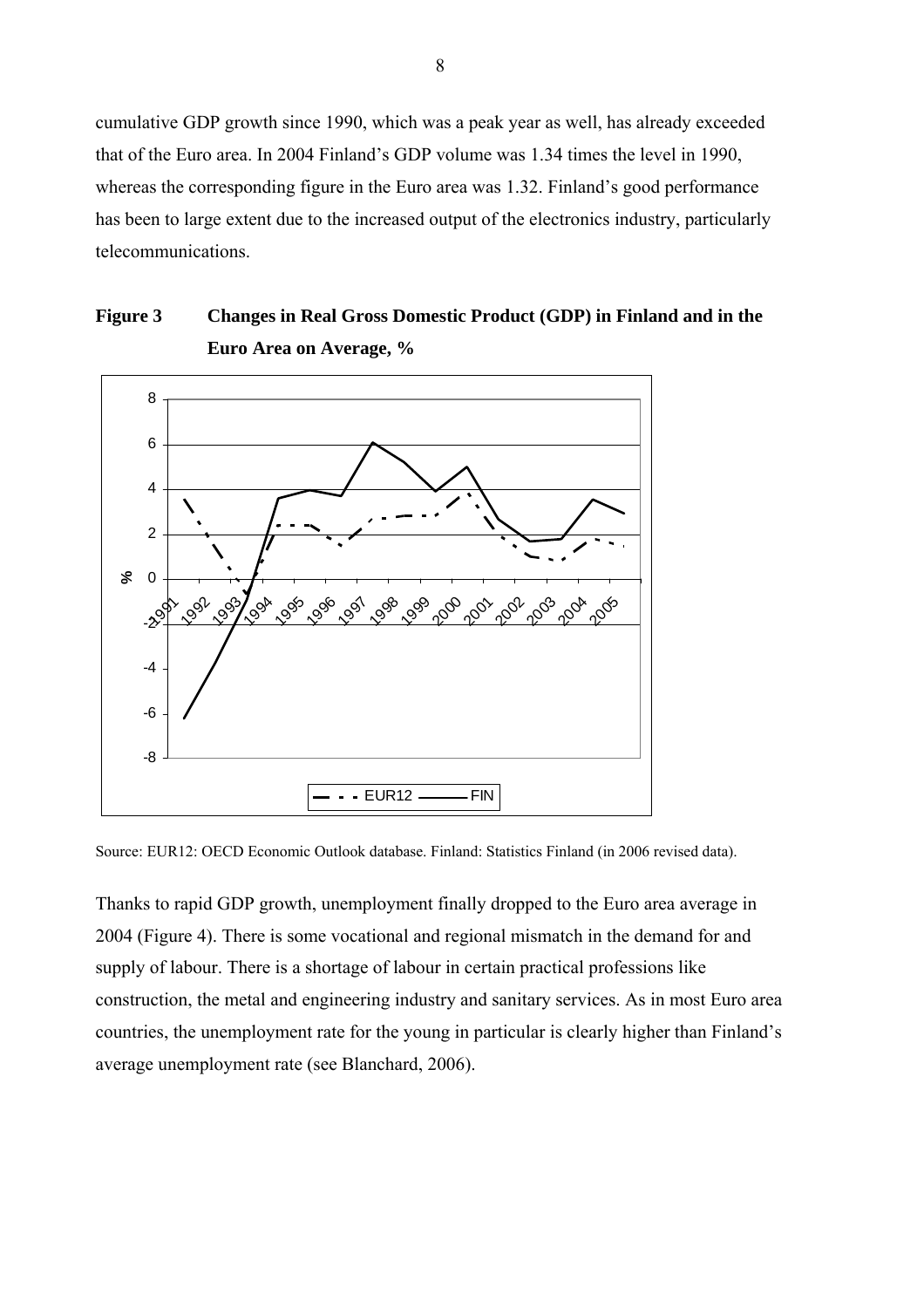

**Figure 4 Unemployment Rates in Finland and in the Euro Area, %**

Source: OECD Economic Outlook database.

The deep depression resulted in the fiscal balance having a large deficit in the early 1990s (Figure 5). Public expenditure increased because of the added unemployment benefits and social expenditures, while receipts in turn decreased because of weak activity. The huge decline in the denominator, as measured against the GDP, increased the relative deficit, which peaked in 1993 at more than 7 per cent of GDP. After the peak, the deficit started to decline and a clear surplus was already achieved by 1998.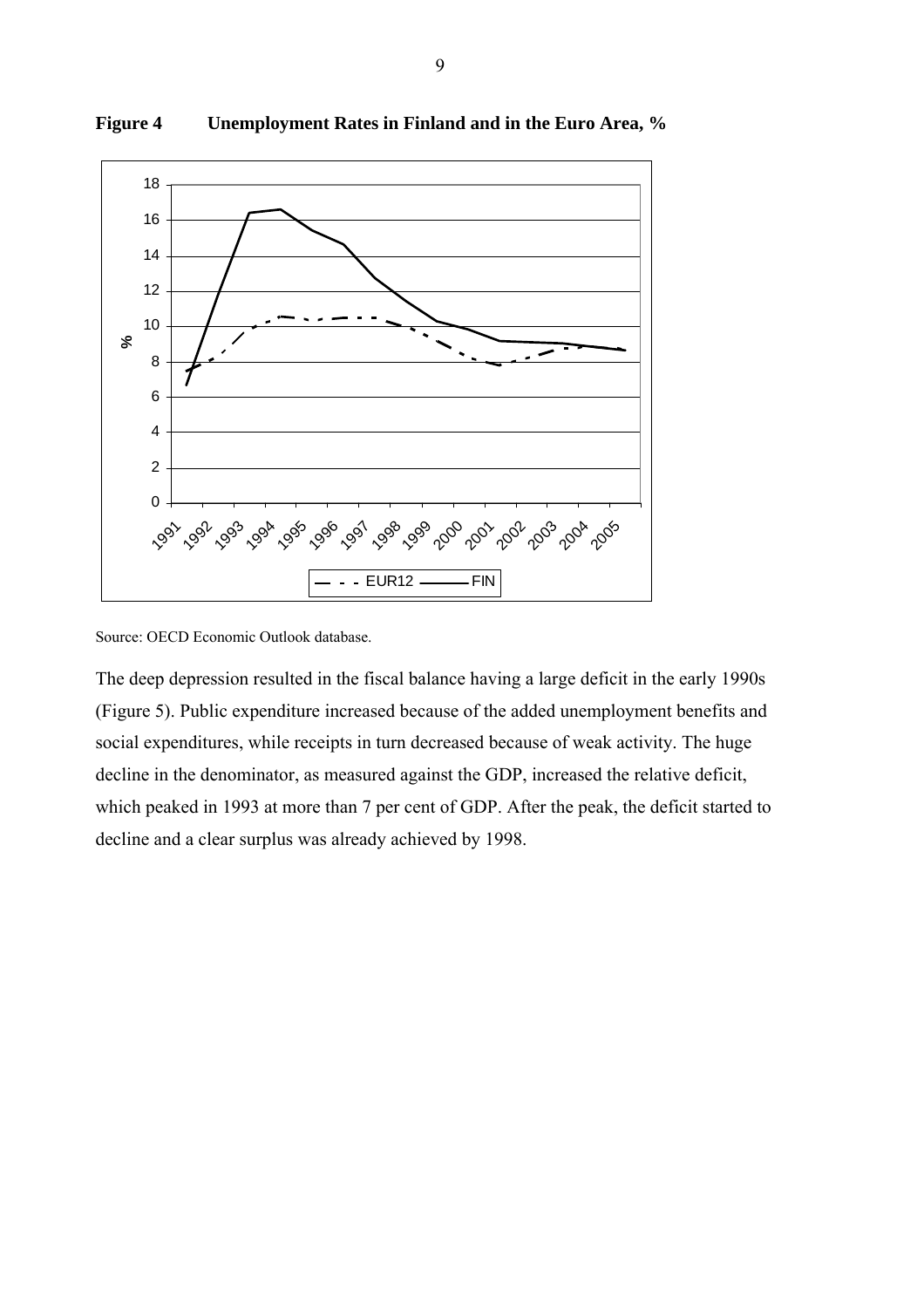

**Figure 5 General Government Net Lending, % of GDP** 

Source: OECD Economic Outlook database.

General government gross debt (according to the Maastricht criterion) did not exceed the critical 60 per cent of GDP value even during or after the depression (Figure 6). In 2005 it was about 45 per cent of GDP.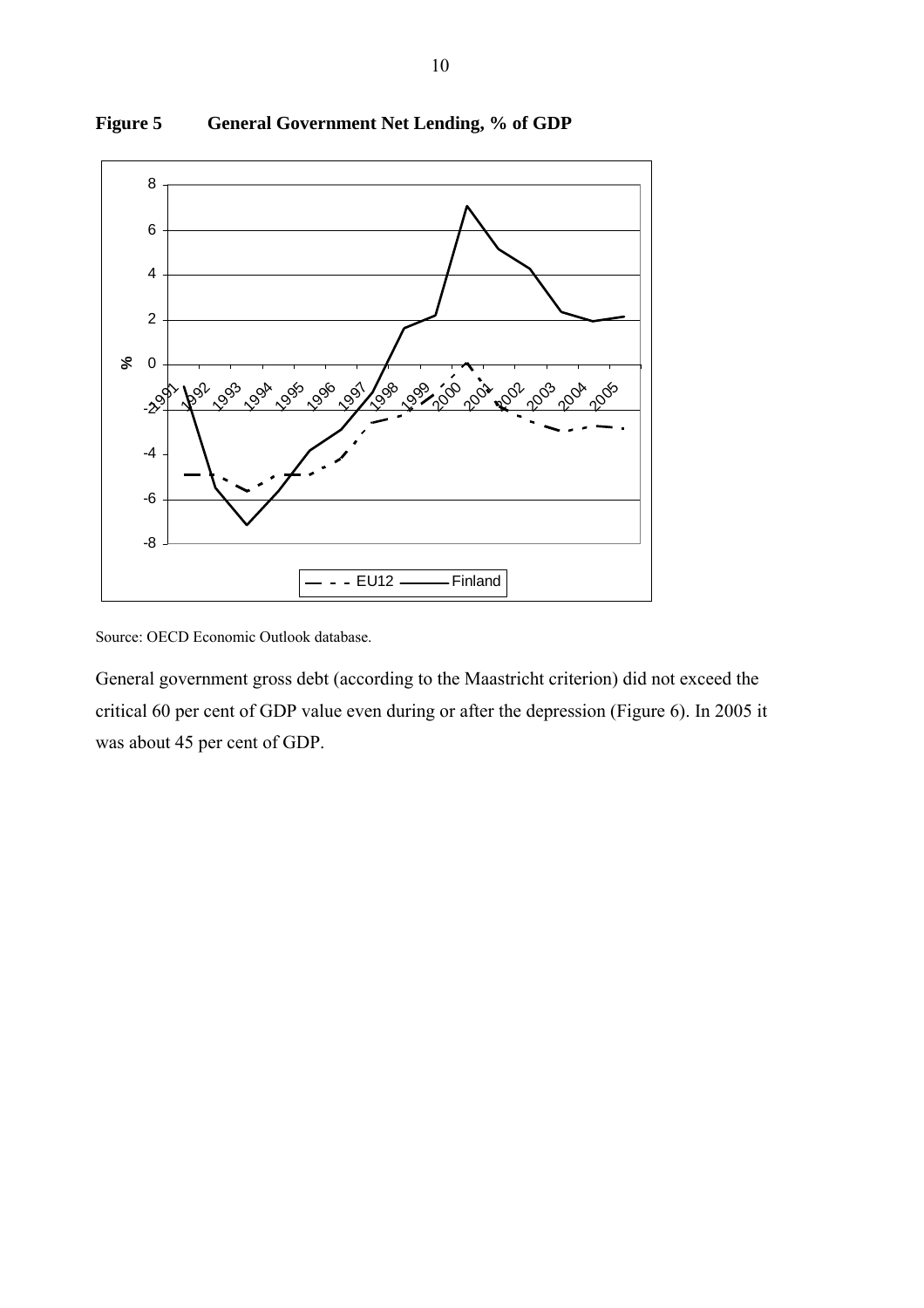

#### **Figure 6 Government Gross Debt (Maastricht Criterion), % of GDP**

Source: OECD Economic Outlook database.

Even though Finland's unemployment rate continued to be higher than the Euro area average until 2004, the country's economic performance has been good according to other measures. It can be argued that a more expansive fiscal stance might have reduced the unemployment rate faster. The validity of this argument depends, however, on the evaluation of the effectiveness of both fiscal policy in general with respect to the magnitude of crowding out effects of public expenditure and the effectiveness of tax cuts (the size of the so-called Ricardian equivalence).

Finland's economic environment has been positive during the second half of the 1990s and the first half of the 2000s. The positive factors include the fast growth of the electronics industry, reflecting development of the telecommunication industry and lately the rapid improvement of the Russian economy.

There were some setbacks as well: the Russian devaluation crisis in 1998, and the ICT crisis after the millennium, which effected production of the Finnish electronics industry. These shocks were, however, short-lived. The healthy public sector balance enabled tax cuts to offset the weak export demand, and private consumption grew rapidly.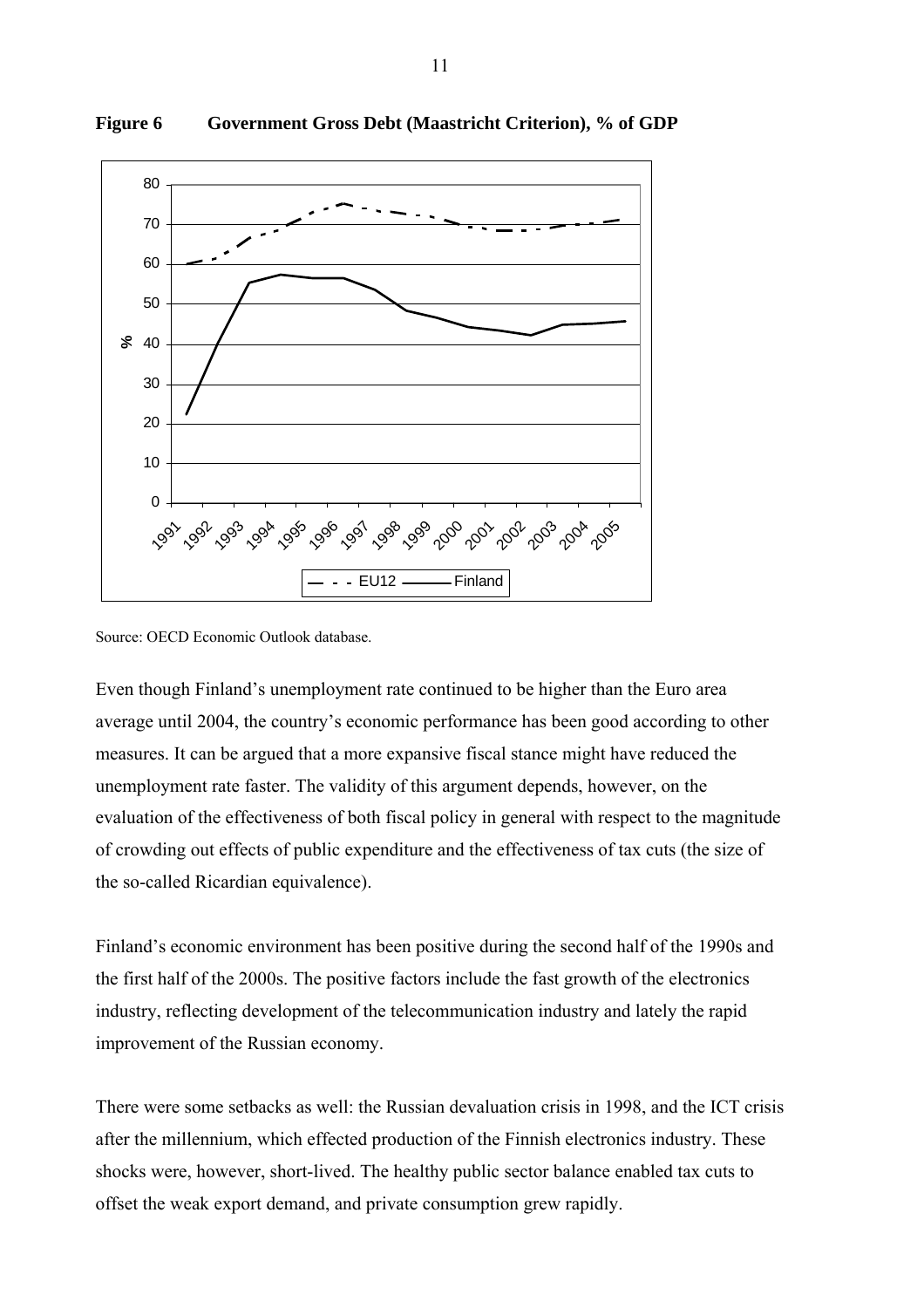The low interest rate has contributed to the added demand for housing, inducing high prices in real estate. Currently, this can be considered as the main problem related to EMU membership. Without membership, Finnish interest rates would have been higher and prices of apartments lower, especially in the country's regional growth centres. In addition to low interest rates, the extended loan periods and increased bank flexibility with respect to repayment have contributed to higher housing prices.

The external shocks facing the Finnish economy have been manageable, and consequently there have been no severe tests of labour market flexibility in the country. Labour market unions have, however, been modest in their wage demands and thus cost pressures have been avoided.

Globalisation of the manufacturing industry has lately been a major challenge in Finland as well as in the rest of developed countries. The related shocks have, however, been rather limited, impacting mainly on the labour intensive subcontracting electronics industry firms that have relocated their production to low-cost countries, mainly to China and in some cases to Estonia and Russia. There has also been some relocation of firms in the machinery, food and paper industries. Globalisation in general, however, has been perceived as positive, as it has enabled Finnish firms to expand in sectors where economic growth is fast.

# 4 Challenges of the Finnish Economy in Terms of EMU Membership

The closer the economy of a country is to the Euro area average, the better suited are the common monetary policy and common exchange rate for that particular nation. And the greater the difference, the greater the need of the country for efforts of domestic adjustment, either with fiscal and other economic policies, or structural adjustment, mainly through labour market flexibility and internal and international migration.

In the following we examine some crucial factors that can be used to measure the optimality of the Euro area monetary union for individual countries. We study the diverging production structures, composition of countries for exports, business cycle developments in GDP and the value added of certain industries. In addition, we analyse the differences in the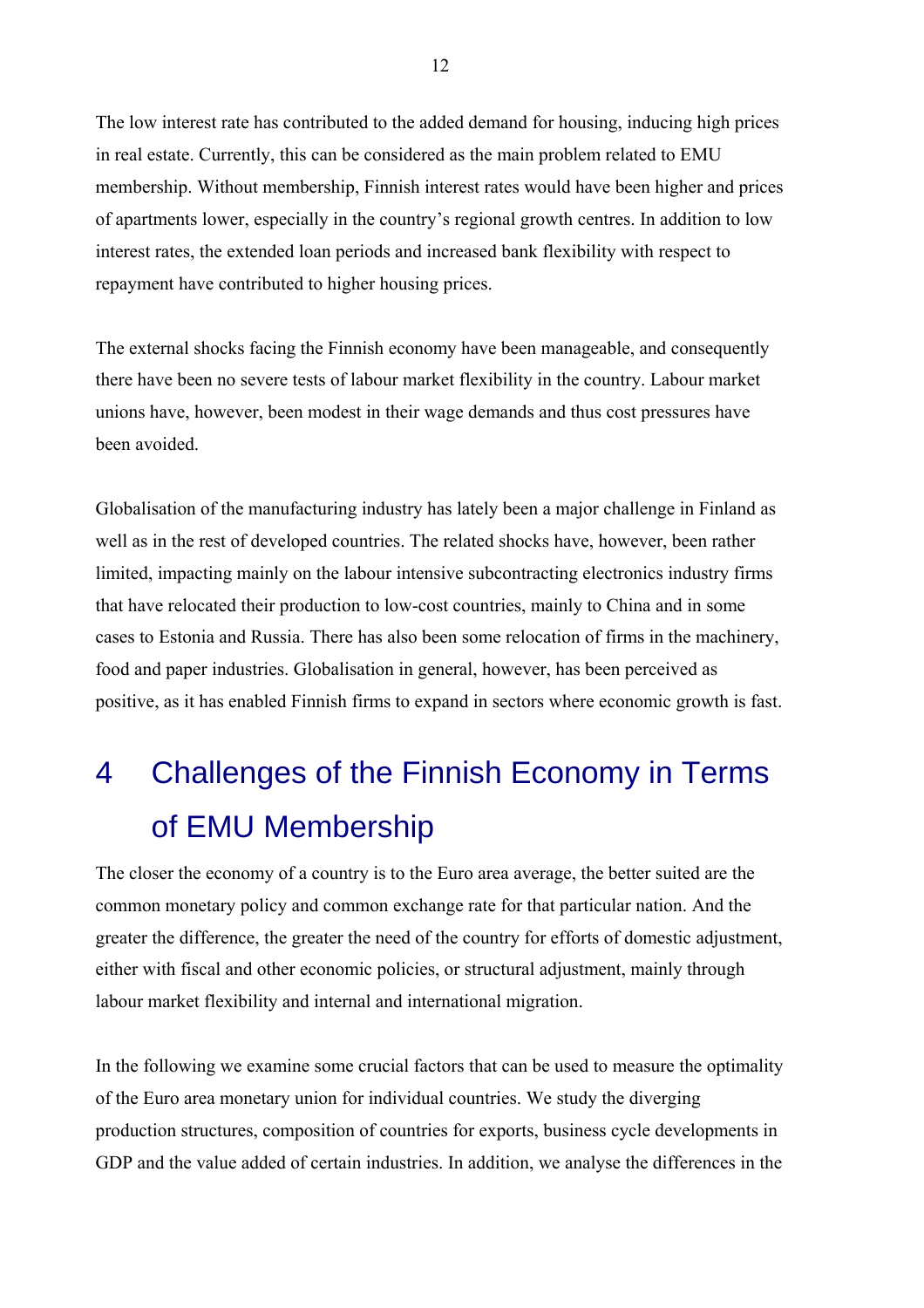development of housing markets, interest rates in comparison to Taylor rule based alternative rates, labour market flexibility and the role of fiscal policy.

## 4.1 Differences in Production Structures

The vulnerability of the Finnish economy with respect to EMU membership lies mainly in its economic structure, which has the potential to cause varying cyclical and other economic developments. During the EMU discussions in the 1990s, idiosyncratic economic shocks were the main concern and they remain so even today. In the following we measure the similarity of economic structures with a similarity index (SI) of the form:

 $SI = \sum_{i} |s_i^C - s_i^{\text{EUI2}}|,$ 

where  $s_i$ =the share of each industry in GDP. Superscript C refers to each individual country and EU12 to the aggregate of the 12 Euro countries.  $\Sigma$  is the sum operator and subscript i refers to the branch of industry in question. The index is thus formed by adding the absolute values of the differences of shares in each industry. Here the calculation is done at 2-digit level of ISIC classification for manufacturing and at 1 digit level for other industries. (For this kind of similarity measure, see Kotilainen, et al, 1994 and Kotilainen, 1996.) (Figure 7.)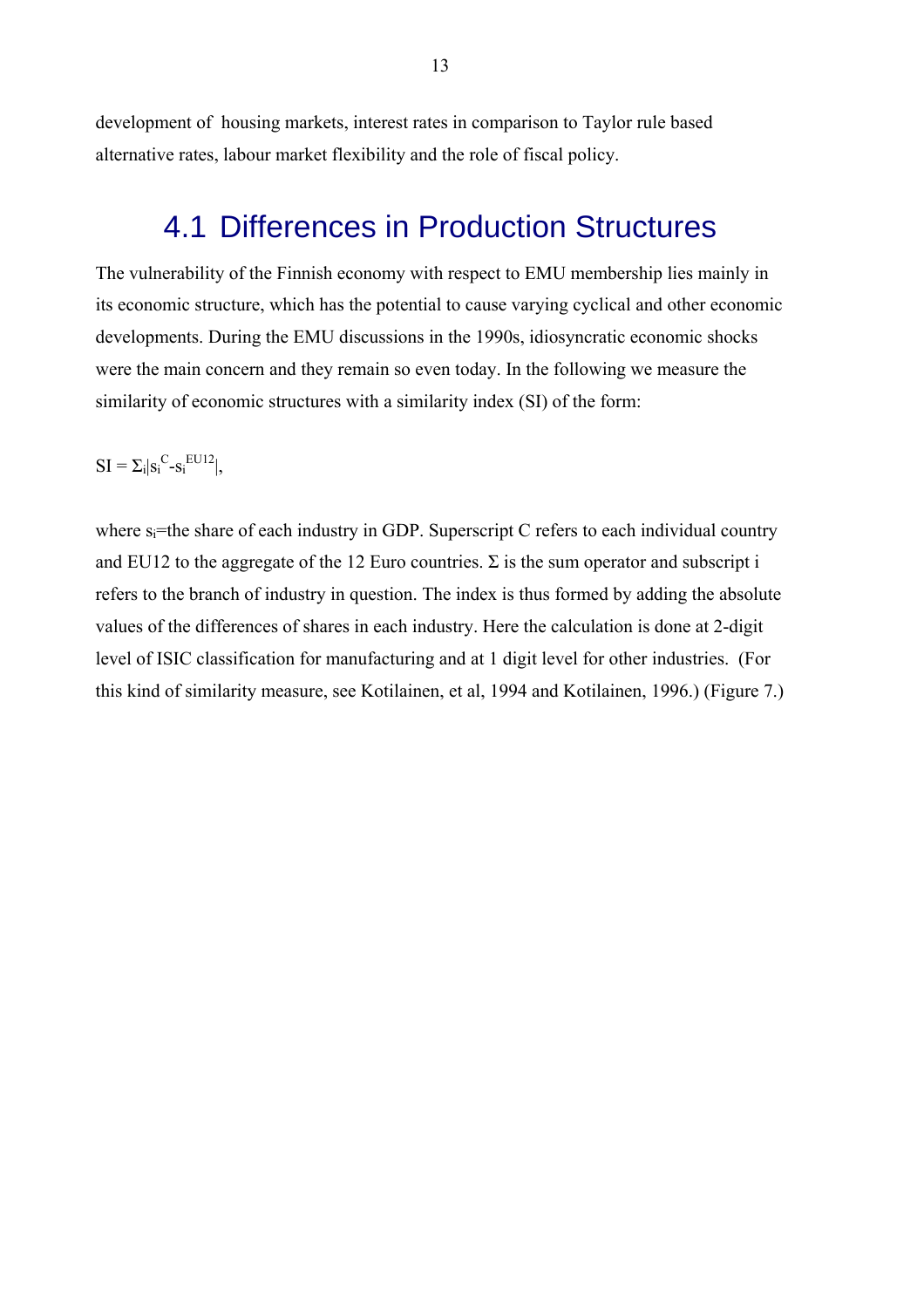



Classification: Manufacturing at 2 digit level, other industries at 1 digit level. Source: OECD Stan Database.

France ranks as the "most representative" country of the Euro area. This reflects factual similarity as well as the country's rather large weight in the area aggregate. Belgium ranks second in similarity, but as a small country, it has marginal effect on the aggregate. At the other extreme the most divergent country is Ireland. Finland ranks as the fourth divergent country. Among Euro area countries Ireland, Portugal and Greece differ more from the aggregate.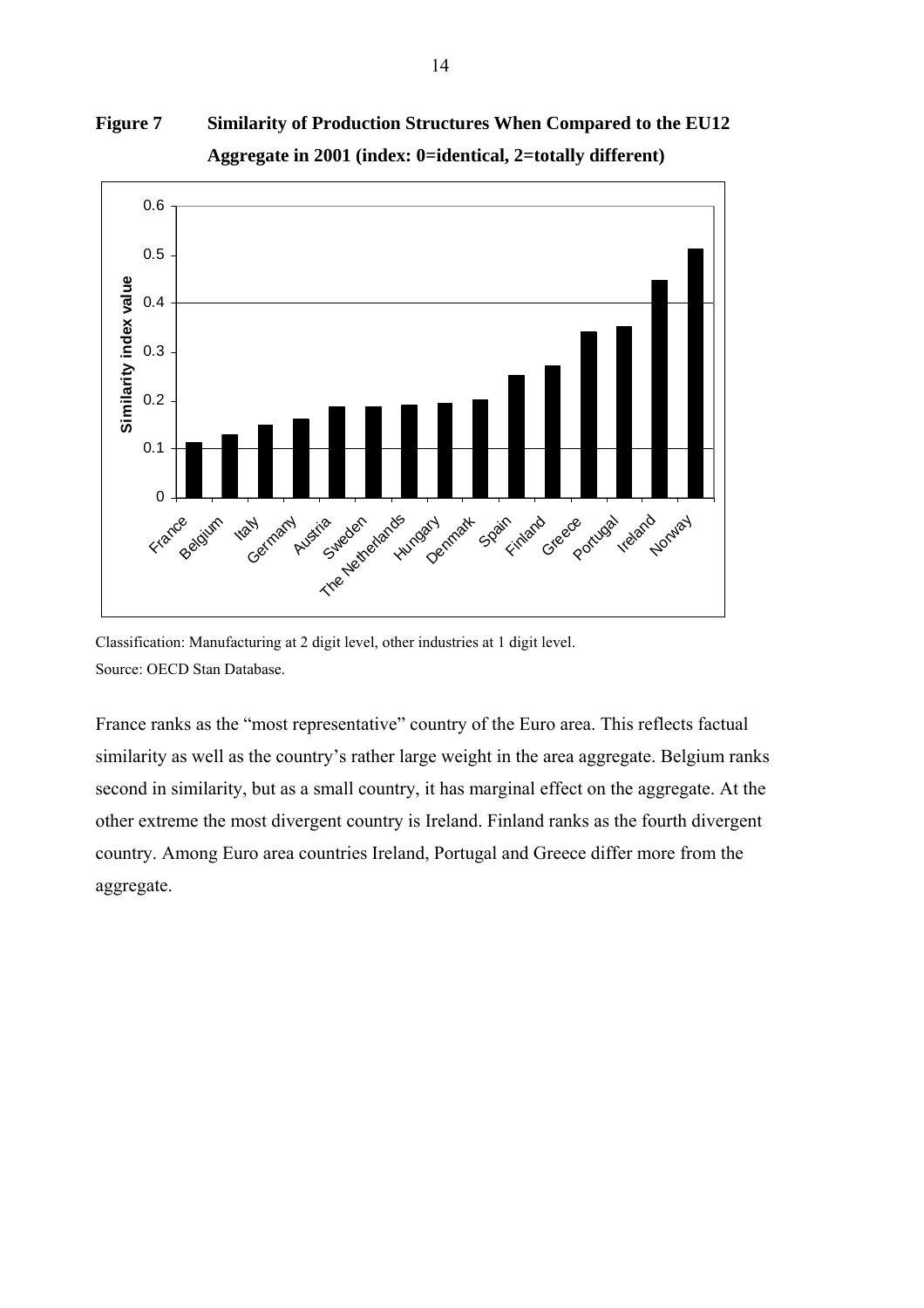#### **Figure 8 Contribution of Different Industrial Branches to the Divergence from the EU12 Aggregate in 2001, %**



Classification: Manufacturing at 2 digit level, other industries at 1 digit level. Note: A minus sign (-) after the industry implies that its share is smaller and a plus sign (+) larger in Finland than in the EU12 as an aggregate.

Source: OECD Stan Database.

Real estate, renting and business activities, transport and communications, paper and paperrelated industries and electronics and optical equipment industry (mainly mobile phones and networks) account for the largest contribution to Finland's divergence from the Euro area aggregate (Figure 8). These items account for 57 per cent of the total difference. In Finland, the value added of real estate is relatively smaller than in the Euro area whereas that of the three last-mentioned industries is larger.

The value added of transport and communications is large in Finland because of the country's large size in comparison to its population, while paper industry's larger share is a reflection of the country's extensive forest coverage. The electronics industry is clearly larger in Finland than in the Euro area in aggregate because of the concentration of knowhow in this particular branch. Interpreting the role of the rather heterogeneous real estate,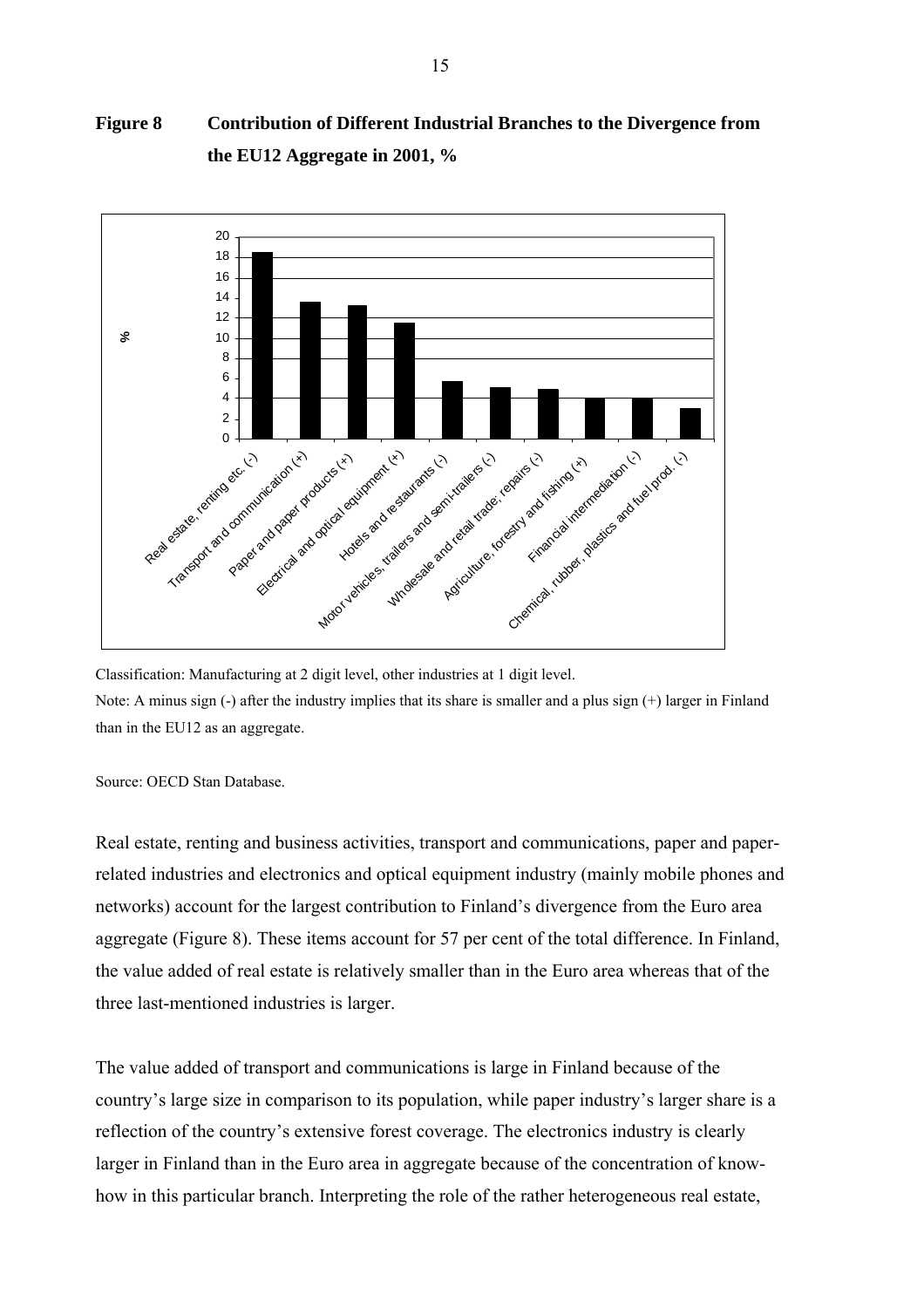renting and business activity sector is more difficult. The value added of this sector is, to a large extent, estimated according to certain principles, particularly owner-occupied housing. The size of the business activities sector depends on how extensively these are outsourced within the firms.

Figure 9 shows the contribution of the real estate sector to the total divergence in the countries under review. In certain countries, the contribution of this sector is very large In Spain and Austria the size of this sector is relatively much smaller than on average, while in Belgium and in Sweden it is near the average.

#### **Figure 9 Contribution of the Real Estate, Renting and Business Activities Sector to the Production Structure Difference from the Euro Area Aggregate, %**



Note: A minus sign (-) after the industry implies that its share is smaller and a plus sign (+) that it is larger in Finland than in the EU12 as an aggregate.

Source: OECD Stan Database.

From the perspective of a common currency, the differences originating from real estate and related activities can, in principle, be important, because these are more sensitive to interest rate fluctuations than manufacturing. Real estate activities in this aggregate accounted for 49 per cent in EUR10 (without Ireland and Luxembourg) in 2001. Real estate was the lowest in the Netherlands (39 %) and the highest in Greece (78 %). The balance consists mainly of "other business activities", the share of which in Finland is low. Assuming that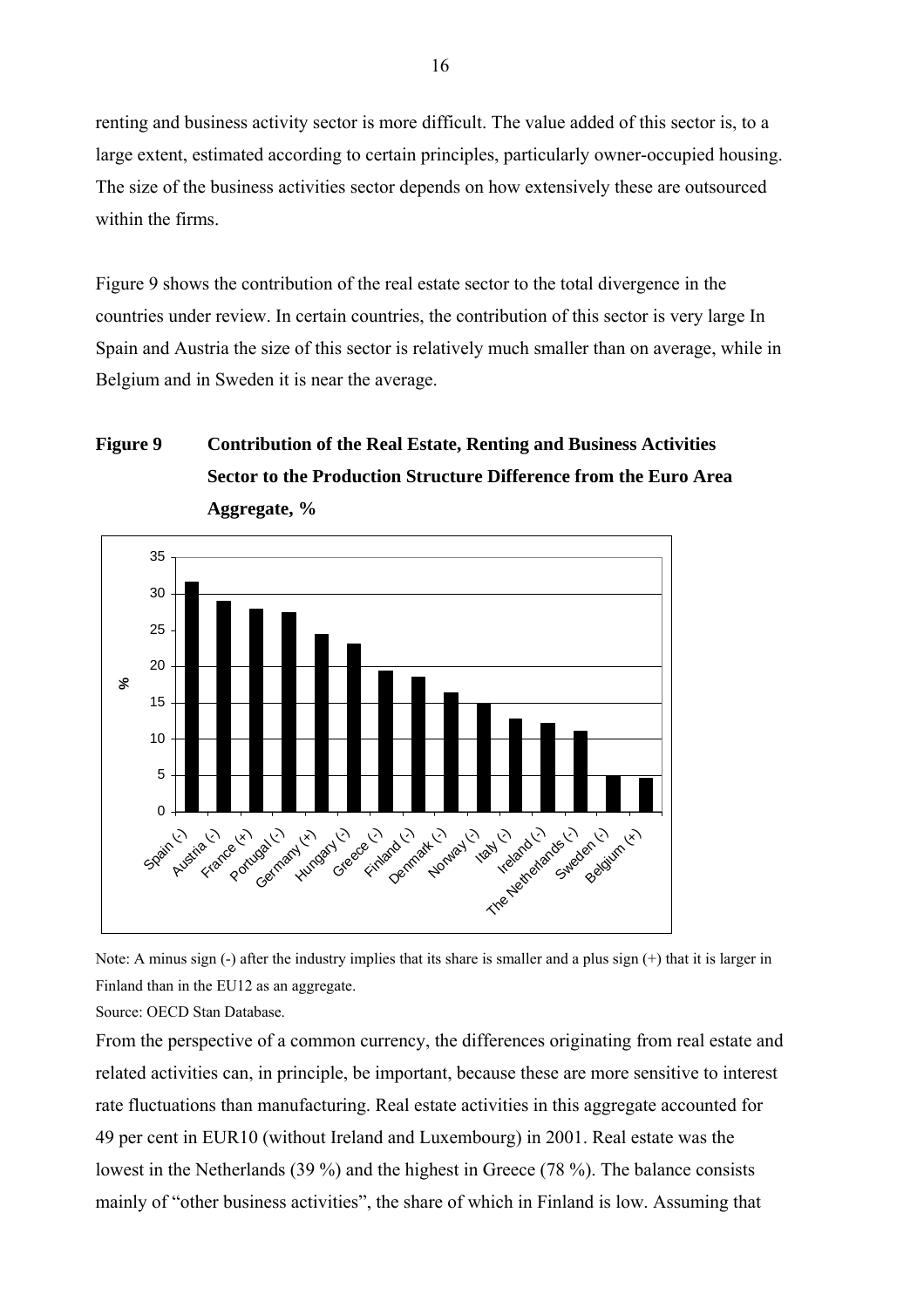the business activities sector is not very sensitive to interest rate or exchange rate fluctuations, the under-presentation of this sector should not be very problematic from an EMU perspective.

The share in GDP of real estate activities alone is, on average, about the same in Finland as in the Euro area. It is low in Portugal, the Netherlands, Spain and Austria, while high in Germany and in France.<sup>[6](#page-19-0)</sup>

Thus, the most crucial differences in industrial production structures in Finland are related to transport and communications, paper and paper products, and mobile phone and related networks. If these sectors are faced with large shocks, the monetary policy of the EMU area or Euro's exchange rate may not necessarily be ideal for the country. Naturally, correspondingly larger shocks in the smaller industries can have the same effect. Electronics and paper industries are sensitive to Euro exchange rates.

The transport and communications industry is sensitive to oil prices and the ECB interest rates, reflecting to the capital intensiveness of the transport industry. Oil prices and interest rates are also correlated through the ECB monetary policy; an increase in oil prices contributes to an increase in interest rates.

# 4.2 Differences in Country Compositions for **Exports**

In Figure 10 we measure the similarity of the country composition of several European countries for exports by utilizing the same index as was done earlier in connection with the production structures. Now si refers to the share of country i in each country's exports. The reference is again EUR12 aggregate. (The index is similar to that used in Kotilainen et al, 1994 and Kotilainen, 1996.)

Germany, Italy and France have the closest representation to the EUR12 aggregate to the country composition for exports, while the greatest divergence among the current Euro area countries is evident in Austria, Greece and Ireland. Finland ranks  $8<sup>th</sup>$  with regard to

 $\overline{a}$ 

<span id="page-19-0"></span><sup>&</sup>lt;sup>6</sup> Disaggregated data for Ireland is not available in the OECD Stan Database.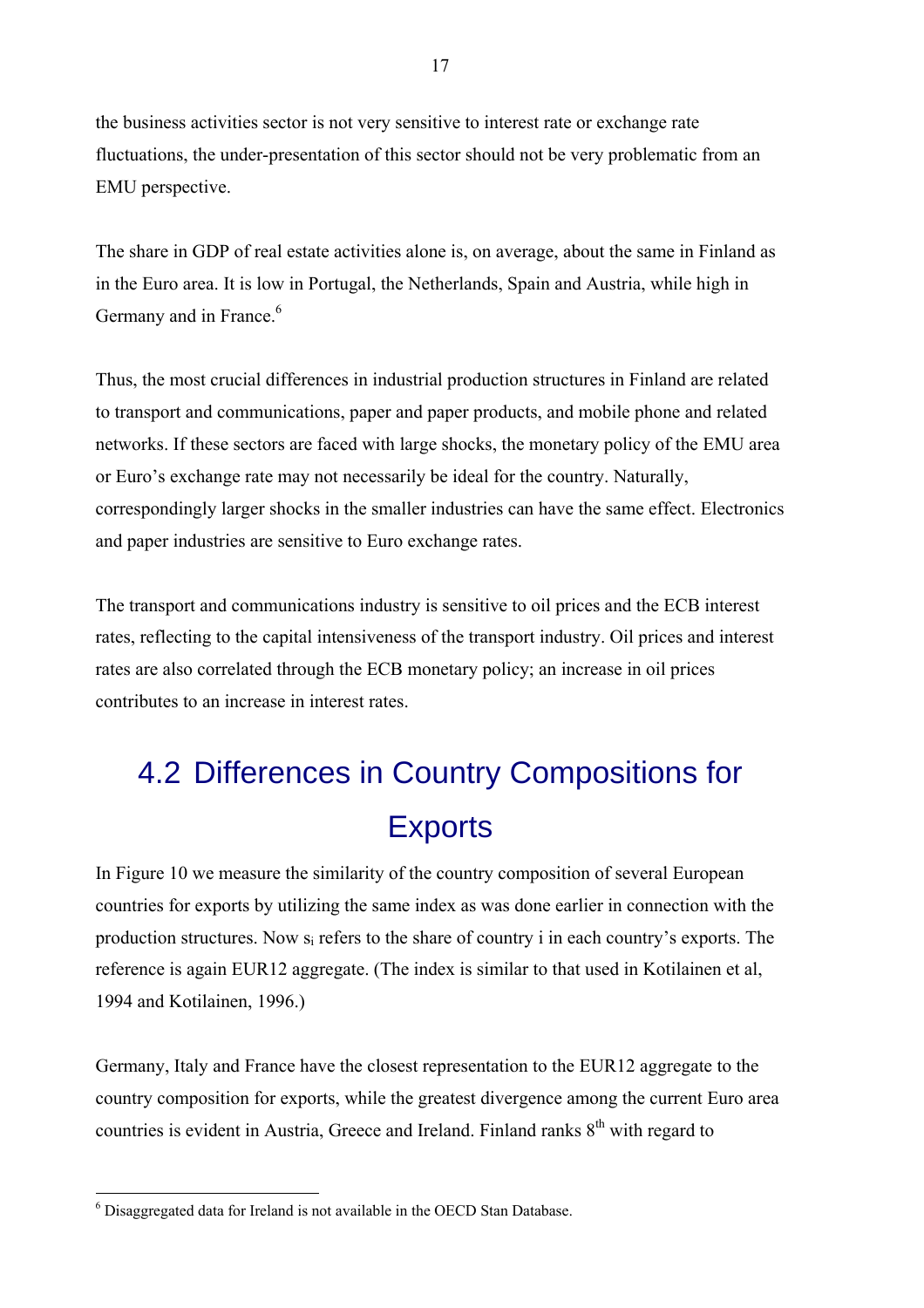similarity. New EU member countries of Slovakia, Czech Republic, Poland and Hungary are the most divergent group of all the countries studied.

#### **Figure 10 Similarity of Country Compositions of Exports When Compared to the EU12 Aggregate in 2004 (index: 0=identical, 2=totally different)**



Note: Index is calculated at country level (252 countries).

Source: OECD, Monthly Statistics of Foreign Trade Database.

The diverging country composition for exports constitutes a vulnerability factor with respect to foreign shocks. In the case of Finland, the largest differences in country composition are a result from the larger than average shares of Sweden and Russia and from the smaller than average share of France. (Figure 11.) Thus shocks originating in Sweden and in Russia have a larger effect on the Finnish economy than on the Euro area economy on average. In addition to bilateral trade, Sweden is also an important competitor for thirdworld markets, especially in paper and wood products as well as in electronics industry (mobile phones and networks). In the case of shocks occurring in France the situation is reversed.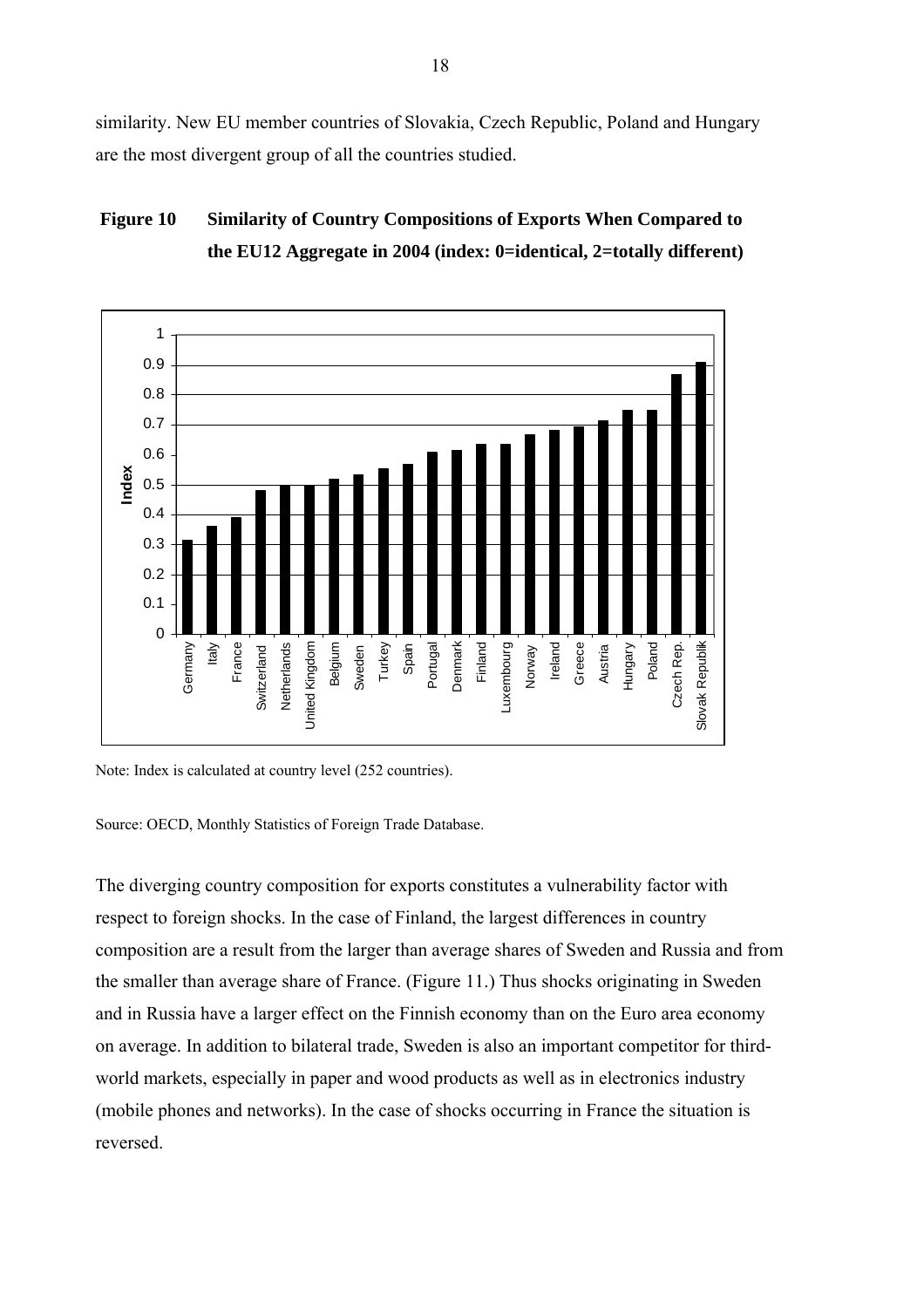#### **Figure 11 Contribution of Different Countries to the Difference from Euro Area Average in Country Compositions in Exports in Finland in 2004, %**



Note: Index is calculated at country level (252 countries). Minus sign (-) after the country indicates that its share of in Finnish exports is smaller and the plus sign (+) that it is larger than in the EU12 as an aggregate.

## 4.3 Output Variations

Variations in gross domestic product were small among the Euro area countries in Spain, Austria, France, Greece and Italy during the period 1994-2005 (Figure 12), while fluctuations were the highest in Luxembourg and Ireland. The United Kingdom ranked first with the lowest variance. Finland ranked  $9<sup>th</sup>$  with regard to output fluctuations among 12 Euro area countries.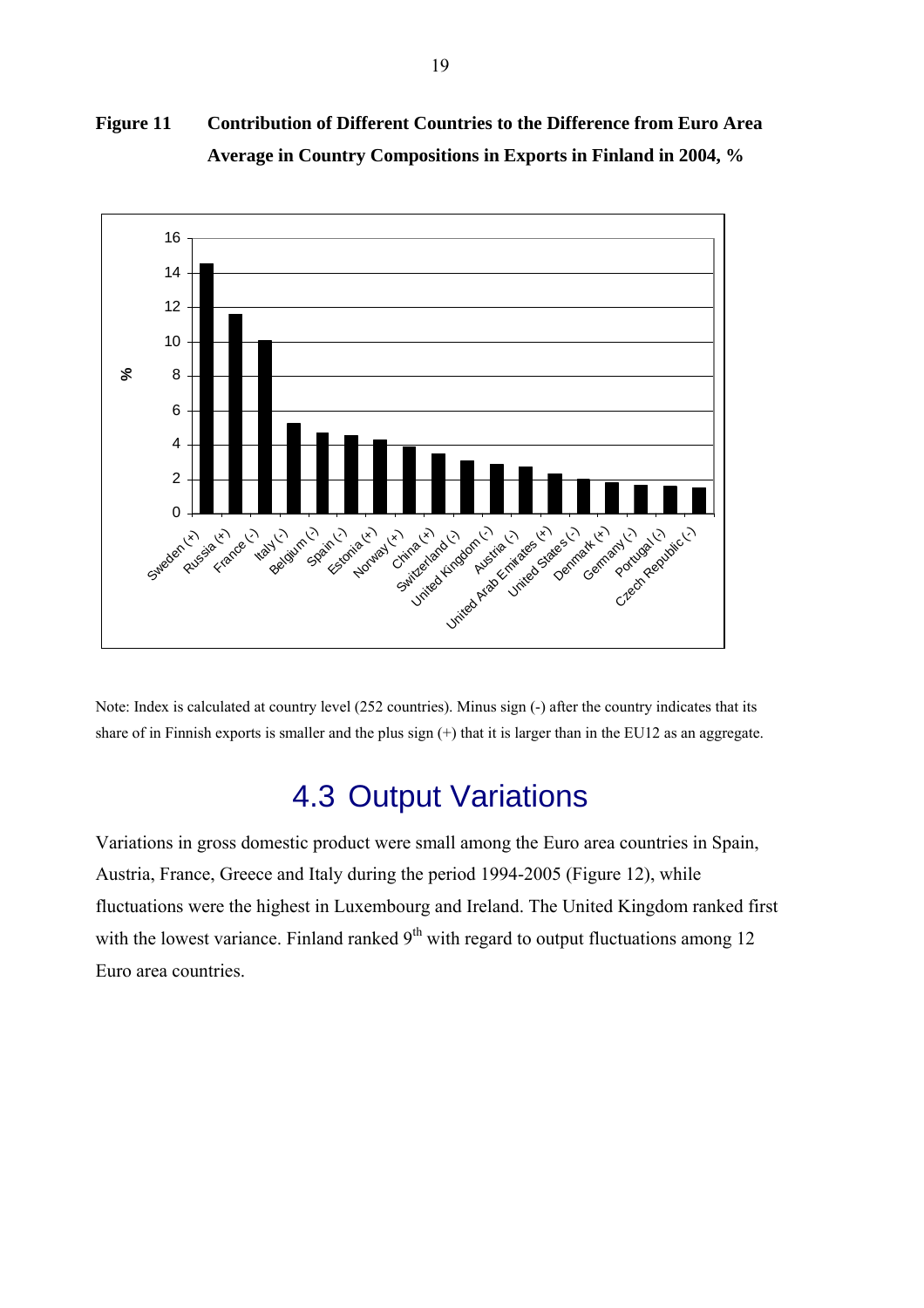

#### **Figure 12 Standard Deviations of Annual GDP Volume Changes in 1994-2005**

Source: OECD, Economic Outlook Database.

Variations naturally tend to be high in countries with a high GDP growth rate, and low in countries with stagnating GDP rates. Ireland exemplifies the first scenario, and Germany and Italy the last. In Figure 13 we have drawn a regression line to a data set where the average GDP growth in 1994-2005 is on the horizontal axis and the standard deviation of annual changes on the vertical axis. In addition to current Euro area countries, we have also included some potential new members.

Finland is positioned near the trend line, and from this the Finnish economy appears not to have been especially shock prone in the post-depression period. Among the current Euro area countries, Luxembourg, Portugal and the Netherlands have GDPs that have been more volatile in relative terms. Output deviations have been relatively low in Spain, Greece, Austria and France when the average GDP growth rate is taken into account. The conclusion that can be drawn from this is that Finland has not indicated being more shock prone than the average of the countries studied in 1994-2005. If this were to be indicative of the future, there would be no special need in the country for very active cyclical policies. The relatively stable GDP development over the recent past is not, however, a very reliable guide to the future.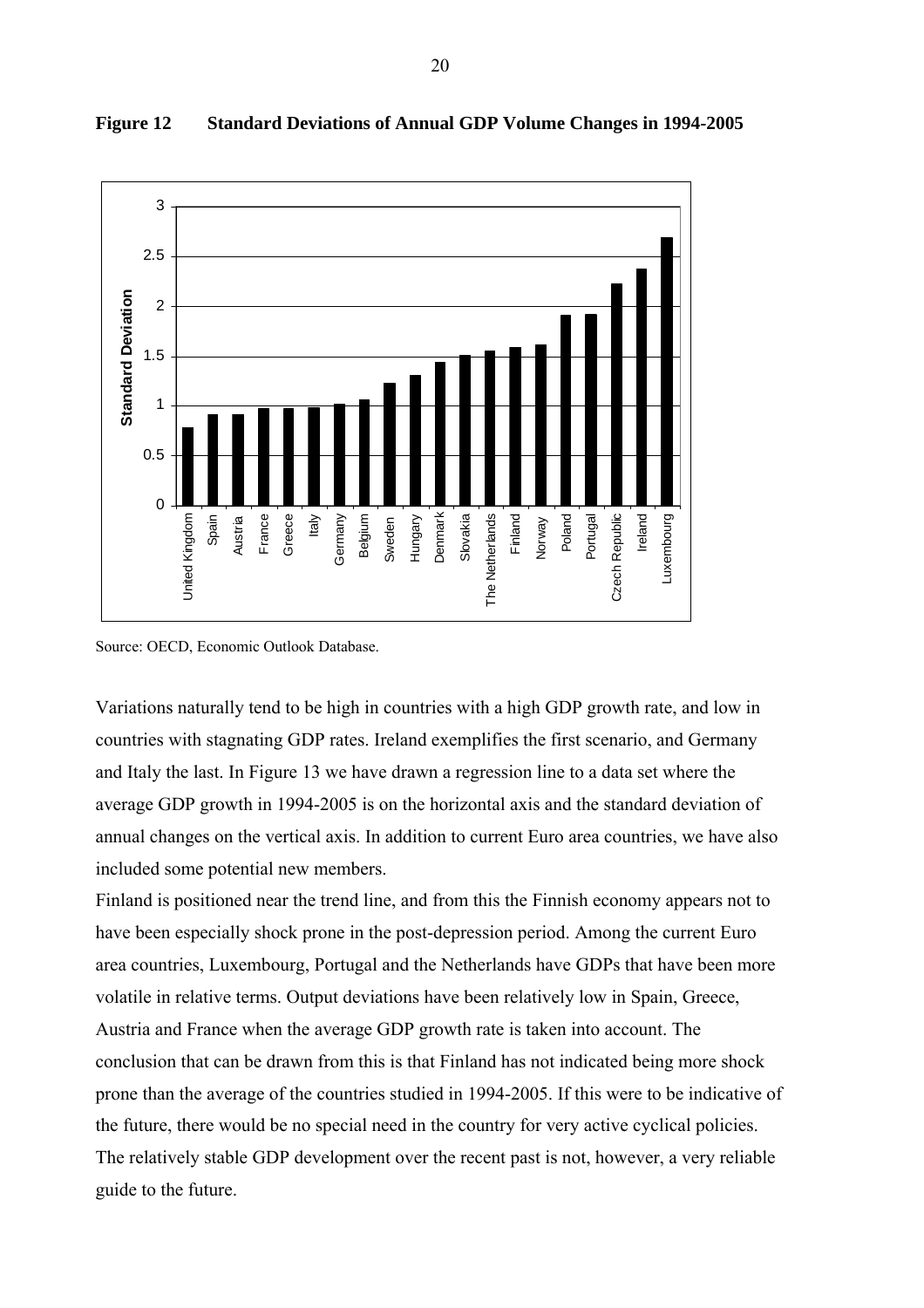

### **Figure 13 Standard Deviations of Annual Percentage Changes in GDP and the Average Growth Rates in 1994-2005**

Source: OECD, Economic Outlook Database.

From the perspective of a common currency it is important to study the correlation among economic cycles. One method of analysing the synchronization of GDP development in the Euro area is to look at the correlation of GDP changes with those of the EUR12 aggregate. This is shown in Figure 14.

France, Germany, Italy and Belgium are the core countries of the Euro area when measured according to the correlation of GDP changes with the Euro area aggregate. The lowest correlations are found within the new EU member countries. Among the current Euro area countries Finland had the third lowest correlation in 1992-2005, with only Greece and Luxembourg being lower. During the early years of the period under review, Finland was in the grips of the depression and the subsequent recovery during the following years. However, if evaluated according to correlation rank during 1999-2005, Finland's position was even lower, with only Greece's position being worse. In absolute values, the correlation in Finland, however, increased from 0.66 to 0.72.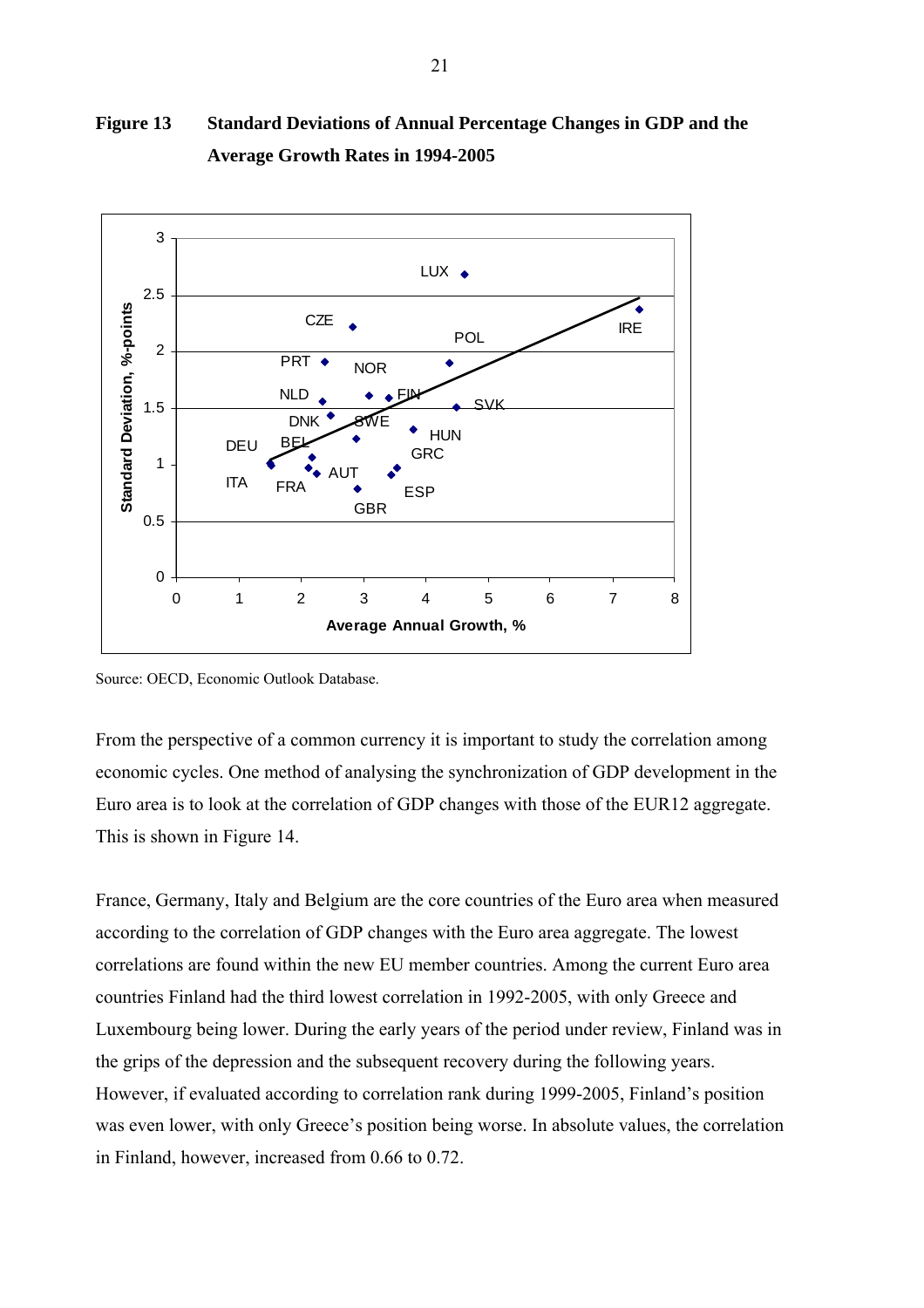

**Figure 14 Correlations of Annual GDP Volume Changes with Changes of the Euro Area Aggregate GDP in 1992-2005 and in 1999-2005** 

Source: OECD, Economic Outlook Database.

The conclusion from this is that with respect to the Euro area aggregate, the economic development of Finland has not been among the most integrated countries. From the above, we already note two potential reasons: 1) diverging production structure (higher than average share of transport and communications, paper industry and electronics industry), 2) different country composition for exports (high shares of exports to Sweden and Russia, with relatively high shares to Estonia, Norway and China). Although these factors contribute to the deviations in Finland's economic development, many of the same factors also contribute positively to GDP growth. For example, the electronics industry and the rapidly increasing markets in Russia, China, Norway and Estonia have had a positive impact. High oil prices in the early 2000s in the case of Russia and Norway have contributed to their increased import demand.

We study the effects of deviating developments of different industries on GDP correlations with the EUR12 aggregate by calculating the corresponding correlations without the three industries. After excluding the electronics industry, we notice that the correlation declines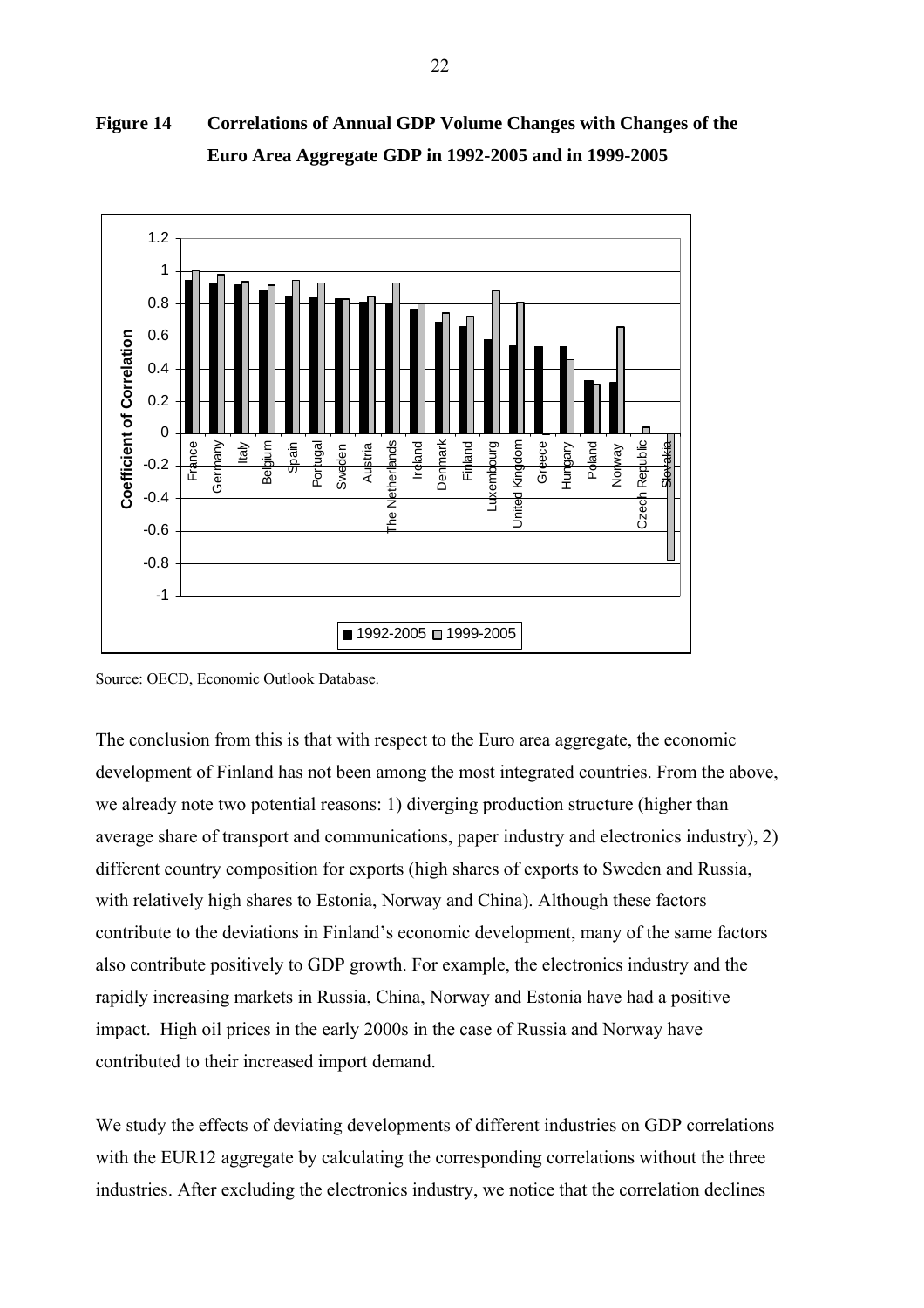when viewed over the entire period 1994-2005, but increases when looking just the period 1999-2005 (Table 1.) We can thus conclude that the electronics industry in the 1990s made a positive contribution to synchronizing Finland's economic development with the Euro area but had a negative impact in the 2000s. This is understandable. In the 1990s this industry benefited from healthy development due to the demand for new mobile phones. Around the turn of the century, the ICT industry, however, experienced a negative shock that affected the development of the Finnish GDP rather strongly. The purchases of mobile phones are currently more in the nature of replacements, thus it is probable that they are more dependent on the country's economic cycle. Nokia, as the main producer of mobile phones, also transfers production flexibly from country to country for economic and technological reasons. These variations, however, are of the type that they cannot be influenced by economic policy measures.

When the value added of paper and transport and communication industries is excluded, the correlation increases over the entire period as well as for the years 1999-2005. Even these adjusted correlations are lower than those of most EUR12 countries. Thus there must be other reasons, and the country composition for exports is an obvious candidate.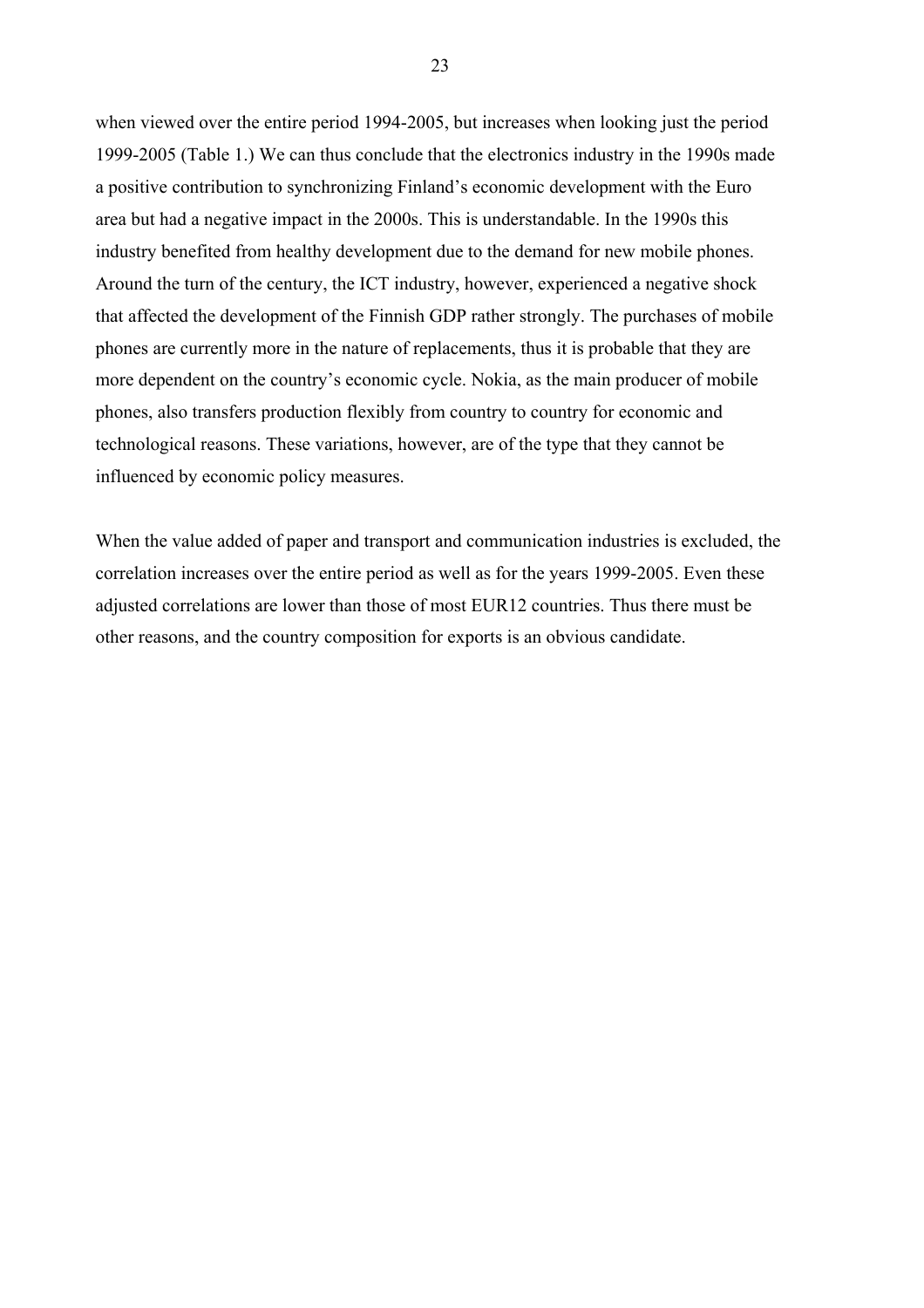### **Table 1 Average Growth Rates, their Standard Deviations and Correlations with the EUR12 Aggregate of Different Output Aggregates of the Finnish Economy**

|                                                                                  | Finnish<br><b>GDP</b><br><b>Volume</b> | <b>GDP</b> minus<br><b>Value</b><br><b>Added of</b><br>the<br><b>Electronics</b><br><b>Industry</b> | <b>GDP</b><br>minus<br><b>Value</b><br><b>Added of</b><br>the Paper<br><b>Industry</b> | <b>GDP</b> minus<br><b>Value Added of</b><br><b>Transport and</b><br>Communication | <b>GDP</b><br>minus<br><b>Value</b><br><b>Added of</b><br><b>All Three</b><br><b>Industries</b> | <b>GDP</b> minus<br><b>Value Added of</b><br>Paper and<br><b>Transport and</b><br>Communication |
|----------------------------------------------------------------------------------|----------------------------------------|-----------------------------------------------------------------------------------------------------|----------------------------------------------------------------------------------------|------------------------------------------------------------------------------------|-------------------------------------------------------------------------------------------------|-------------------------------------------------------------------------------------------------|
| <b>Average</b><br><b>Annual</b><br><b>Change</b><br>1994-2005,                   | 3.42                                   | 3.12                                                                                                | 3.71                                                                                   | 3.51                                                                               | 2.97                                                                                            | 3.58                                                                                            |
| $\frac{0}{0}$<br><b>Standard</b><br><b>Deviation</b><br>of Changes<br>1994-2005, | 1.58                                   | 1.33                                                                                                | 1.47                                                                                   | 1.57                                                                               | 1.14                                                                                            | 1.42                                                                                            |
| $%$ -points<br><b>Correlation</b><br>with<br><b>EUR12</b><br><b>GDP 1994-</b>    | 0.68                                   | 0.58                                                                                                | 0.78                                                                                   | 0.75                                                                               | 0.50                                                                                            | 0.78                                                                                            |
| 2005<br>Correlation<br>with<br><b>EUR12</b><br>GDP 1999-<br>2005                 | 0.72                                   | 0.75                                                                                                | 0.89                                                                                   | 0.83                                                                               | 0.77                                                                                            | 0.89                                                                                            |

Source: Statistics Finland. Data for year 2005 ETLAs estimate (except GDP).

In Table 1, the importance of electronics industry for GDP growth is also obvious. We notice, too, that the value added of the paper industry has grown less than the GDP, thus affecting the growth rate negatively.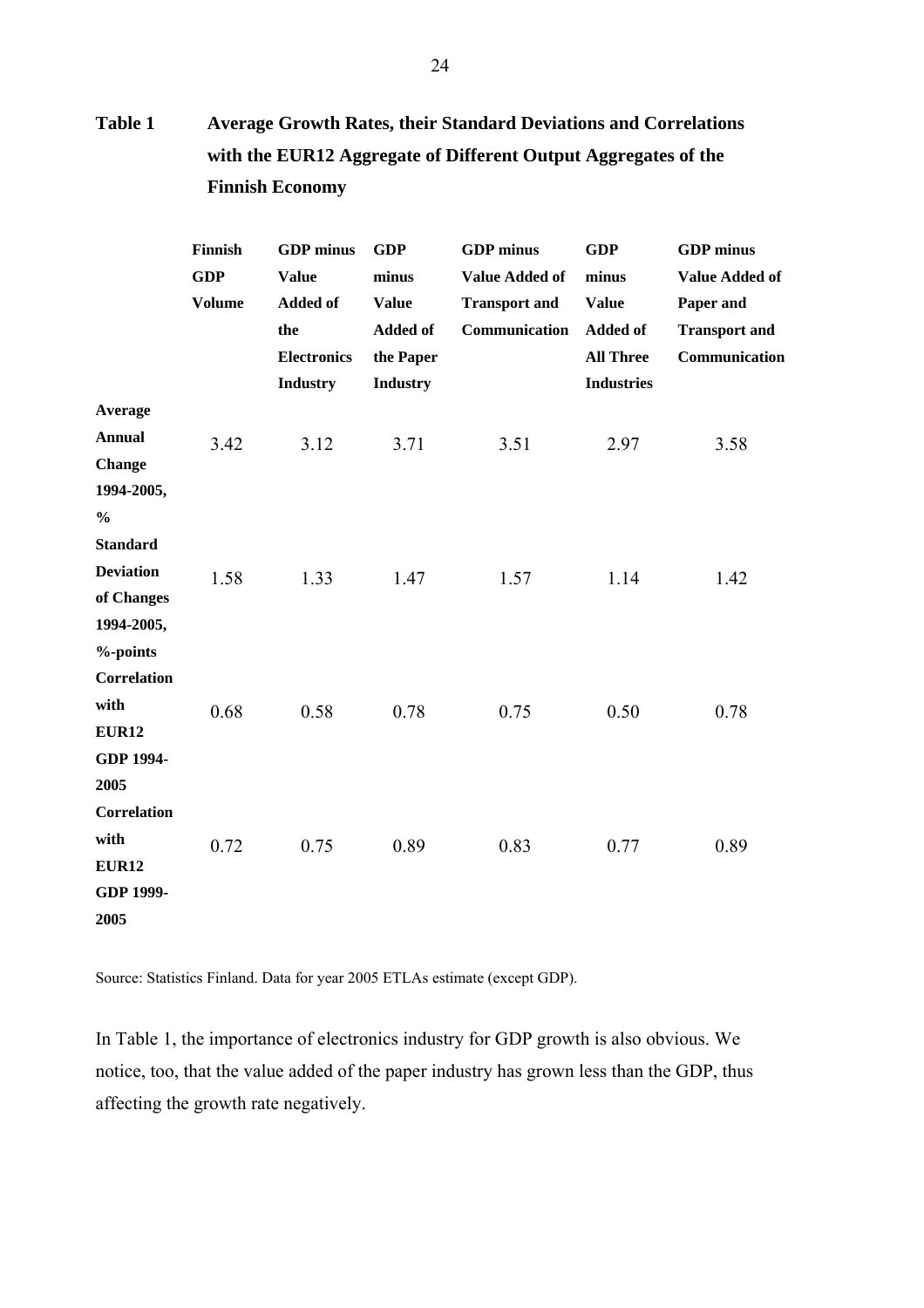When the electronics industry is excluded, GDP has a lower standard deviation than the unadjusted GDP, and we can conclude that the value added of the electronics industry tends to increase the volatility of the aggregate GDP. The same applies to the paper industry. In transport and communications industry, the annual changes of value added are, however, about the same as in GDP.

## 4.4 Housing Sector

Construction is an important industry in view of a common currency, because it is interest rate sensitive. The size of the construction industry in Finland does not differ much from the Euro area aggregate. It is, however, useful to check how it has matched with the Euro area aggregate GDP. As shown in Figure 15, we notice that the correlation in the case of Finland has been low although positive, i.e. economic policies (mainly interest rate policies) aimed at smoothening the changes in Euro area GDP are on average moving in the right direction. This correlation is the highest and positive in Spain, whereas in Greece the housing investment cycle diverges considerably from that of the Euro area aggregate GDP.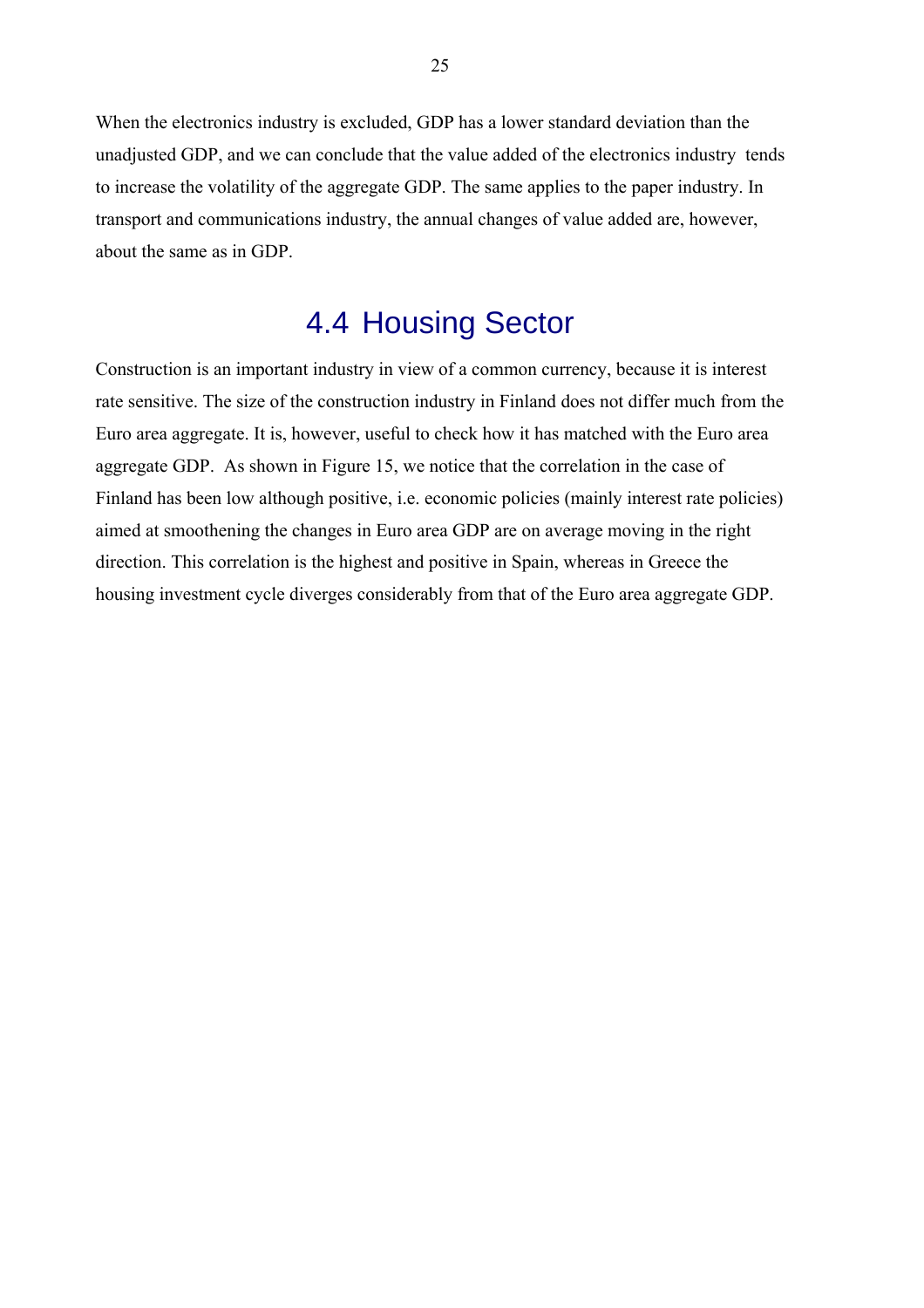

**Figure 15 Correlations of Housing Investment Volume Changes with the Changes of Euro Area Aggregate GDP in 1992-2005 and 1999-2005** 

Source: OECD, Economic Outlook Database.

In addition to housing investment, it is also important to analyse how the development of housing prices has occurred. We have calculated the coefficients of correlation between the Finnish housing prices and the Euro area aggregate consumer prices. ECB's interest rate policy is mainly guided by the development of inflation. The above-mentioned correlations have been strongly negative:  $-0.63$  in 1994-2005 and  $-0.57$  in 1999-2005. On the basis of past development, it appears that the monetary policy geared to controlling Euro area inflation has been inadequate to smoothen the development of housing prices in Finland.

The prices of housing have increased almost 6 per cent per annum during 1999-2005 (Figure 16). In addition to low interest rates, the keen internal migration to the growth centres of the country as well as the extended loan periods and more flexible repayment schemes have contributed to the increase. Tax deductible interest payments on housing loans have also eased the burden for households. In this regard, no major change has occurred during the Euro period. Earlier, Finland switched from a progressive income tax rate deduction to proportional capital income tax deduction.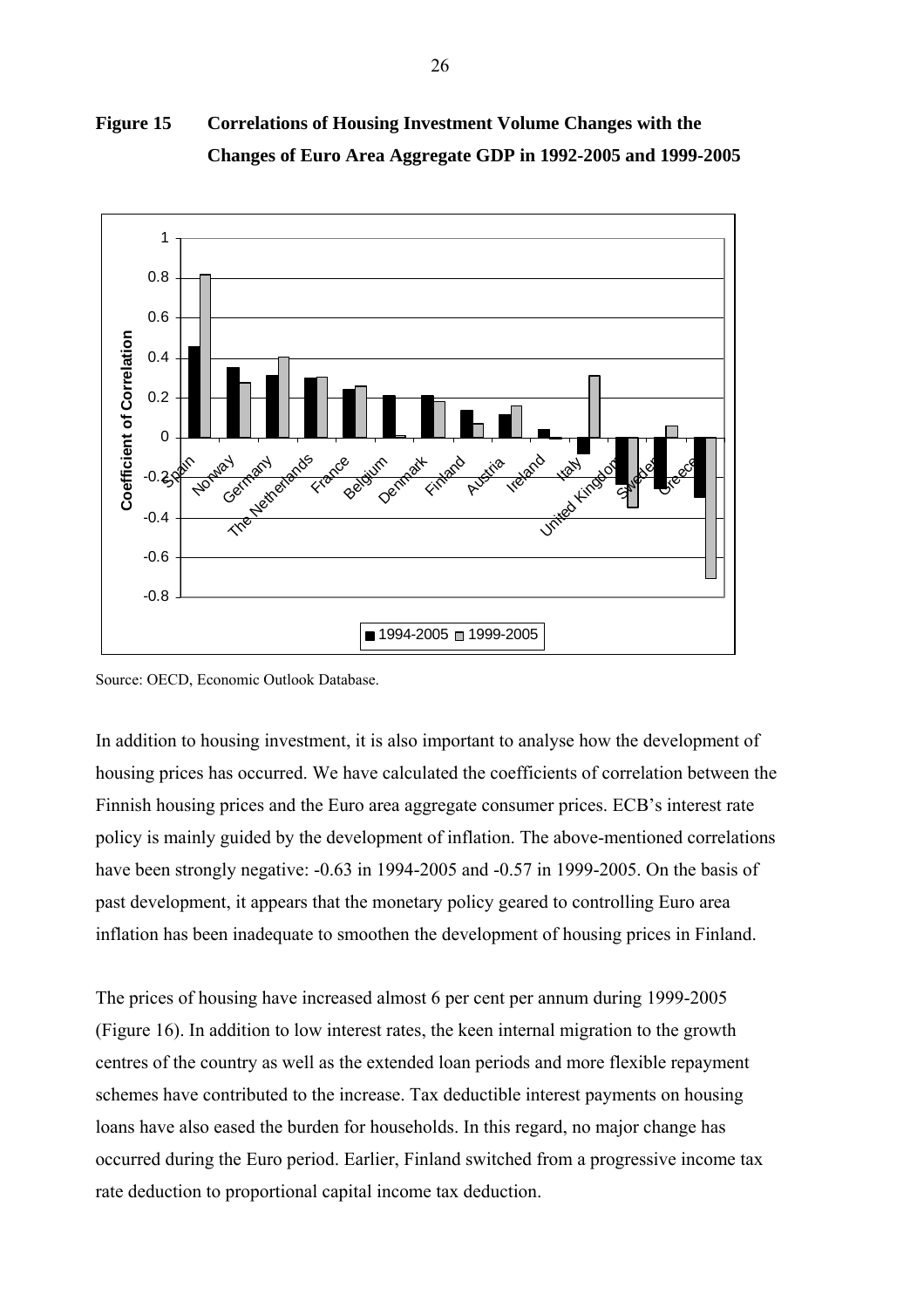

**Figure 16 Changes in Housing Prises in Finland, %**

Source: Statistics Finland.

All in all, it appears that neither in Finland nor in several other Euro area countries, is it possible to rely very much on ECB's monetary policy for controlling developments in the domestic housing sector. Housing investment and the development of housing prices are affected by so many purely domestic elements, such as internal migration and demographic factors, that the most suitable tools for dealing with these problems are the domestic ones.

## 4.5 Interest Rate Developments

One method of studying the appropriateness for each country of the ECB monetary policy is to calculate the so-called Taylor rule based rates, originally proposed by Taylor (1993). Following Taylor's original formulation we write it as follows:

$$
i_t = \pi_t + r^* + 0.5(\pi_t - \pi^*) + 0.5y_t,
$$

where  $i =$  refinancing rate of the ECB (Taylor: federal funds rate),

 $r^*$  = equilibrium real refinancing rate,

 $\pi$  = average inflation rate over the contemporaneous and prior three quarters (here harmonised consumer price (CPI) index, Taylor used the GDP deflator),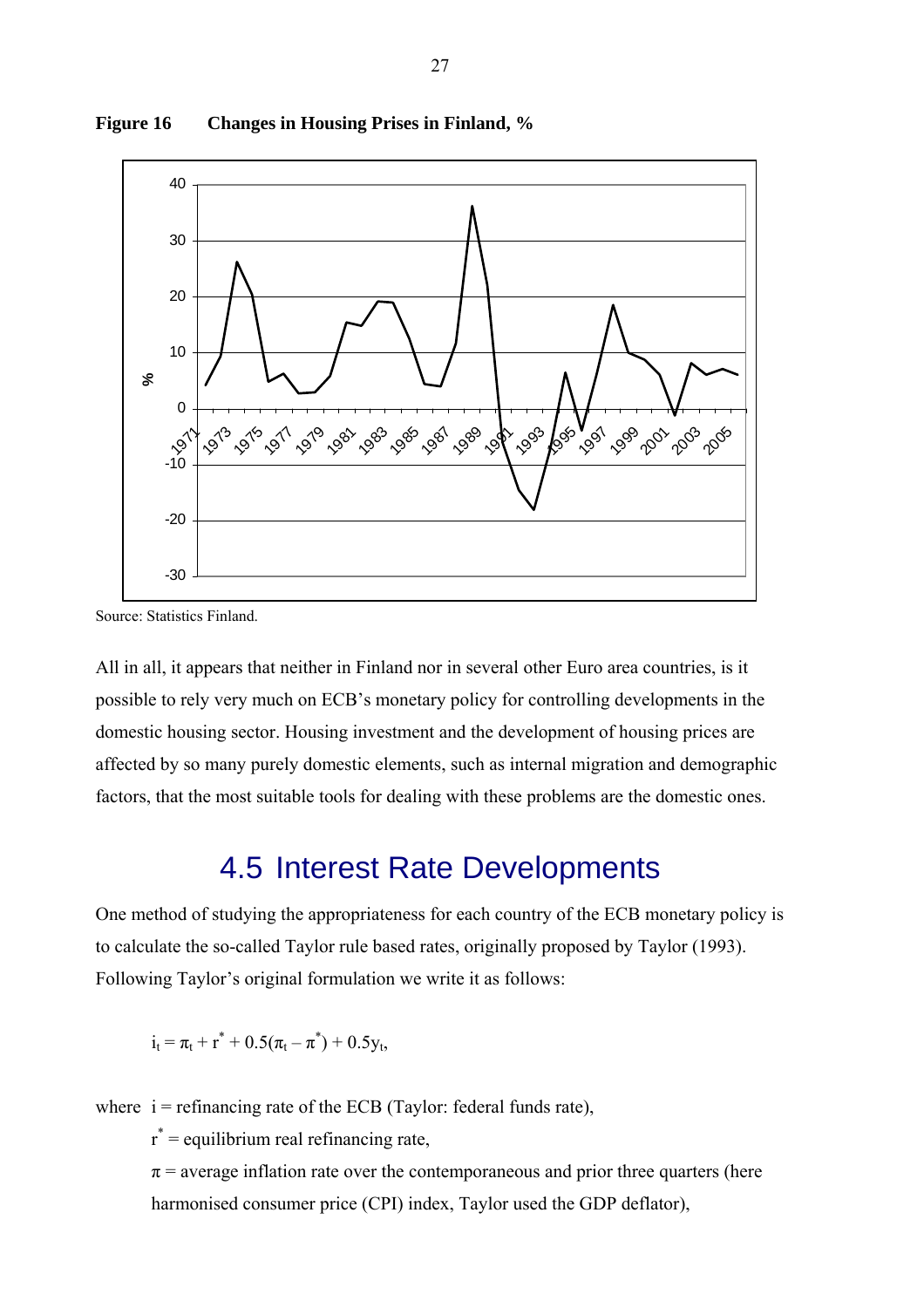$\pi^*$  = target inflation rate,  $y =$  output gap (100<sup>\*</sup>(real GDP – potential GDP) + potential GDP).

For  $r^*$  and  $\pi^*$  Taylor assumed 2 %. We follow this practice because it can be justified on the basis of the Euro area facts. We measure harmonised CPI inflation by the moving average of 4 quarter averages over the corresponding period for the previous year. For the output gap measure we use the estimate of the OECD.

Finland's interest rates as member of the Euro zone have been lower than they would probably have been without membership (Figure 17). At least the Taylor rate has consistently been higher. However, when compared to other Euro area countries, this has not been unusual (see appendix).

Macroeconomic development has been stable and positive in Finland, and there have been no situations in which the Bank of Finland would have had to increase interest rates to support the exchange rate outside EMU. Increases in interest rates would probably have resulted in a stronger Markka.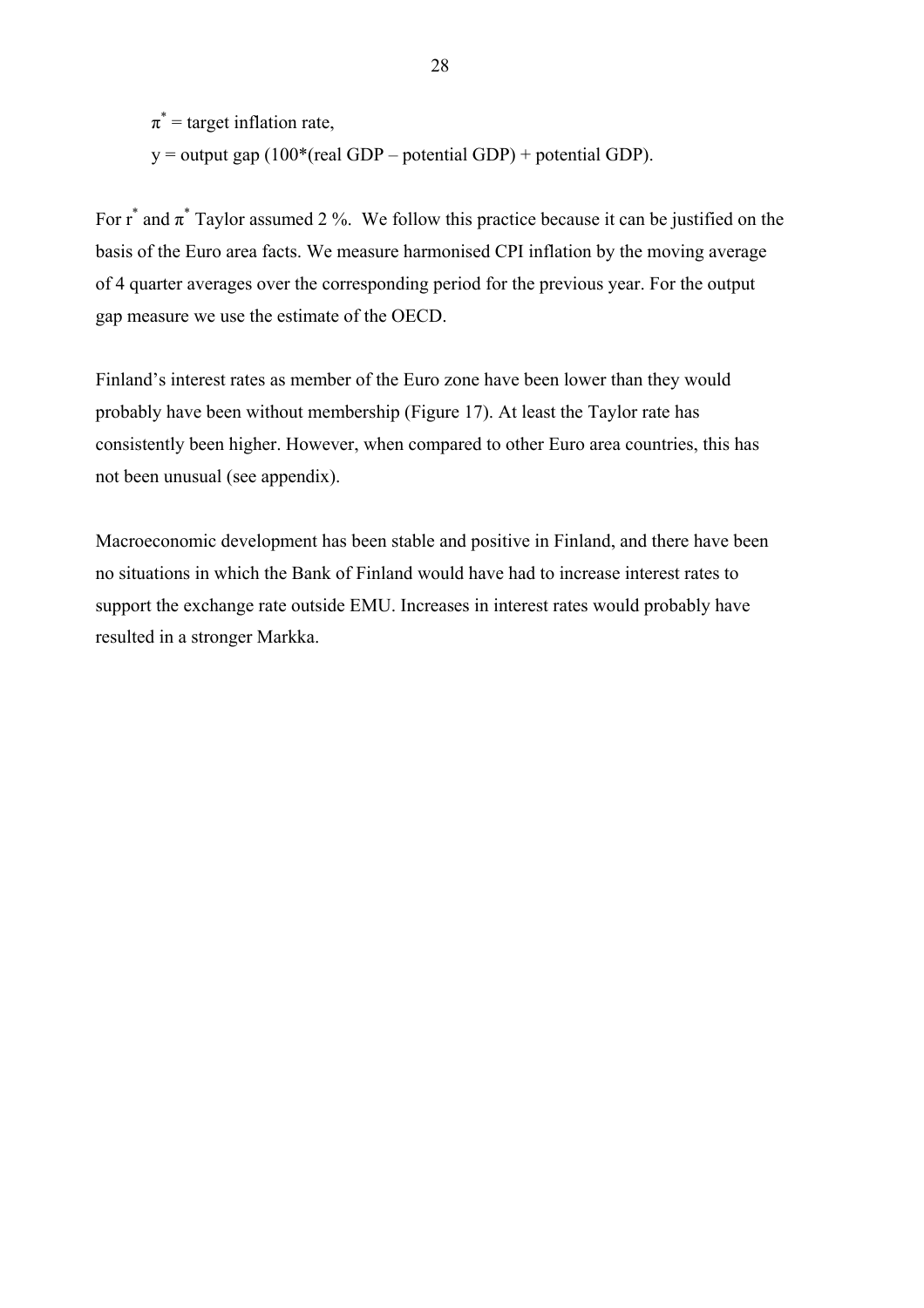

**Figure 17 Taylor Rule Based Refinancing Rate for Finland and the Actual Refinancing Rate of the ECB, %** 

Note: The decline in the Taylor rate during the second quarter of 2005 is due to a drop in output caused by a paper industry lockout (which affects the output gap). Inflation was also low at that time. The refinancing rate is calculated roughly as a quarterly average. (The GDP data for Finland is the one available in Spring 2006, so the revisions done in summer 2006 are not taken into account here.)

Source: OECD Economic Outlook (the data).

The low interest rate has undoubtedly given the Finnish economy a boost. This has not been a problem for private consumption and investment because the current account has had a strong surplus and inflation has not accelerated. The low interest rate has clearly been a problem mainly in the housing market where prices have become excessive (see Section 4.4).

## 4.6 Labour Market Flexibility

The wage negotiation system in Finland is rather centralised and membership in unions high. Wage agreements are often conducted between the central unions and then applied to branch union level, a method which enables to some extent the branch-specific factors to be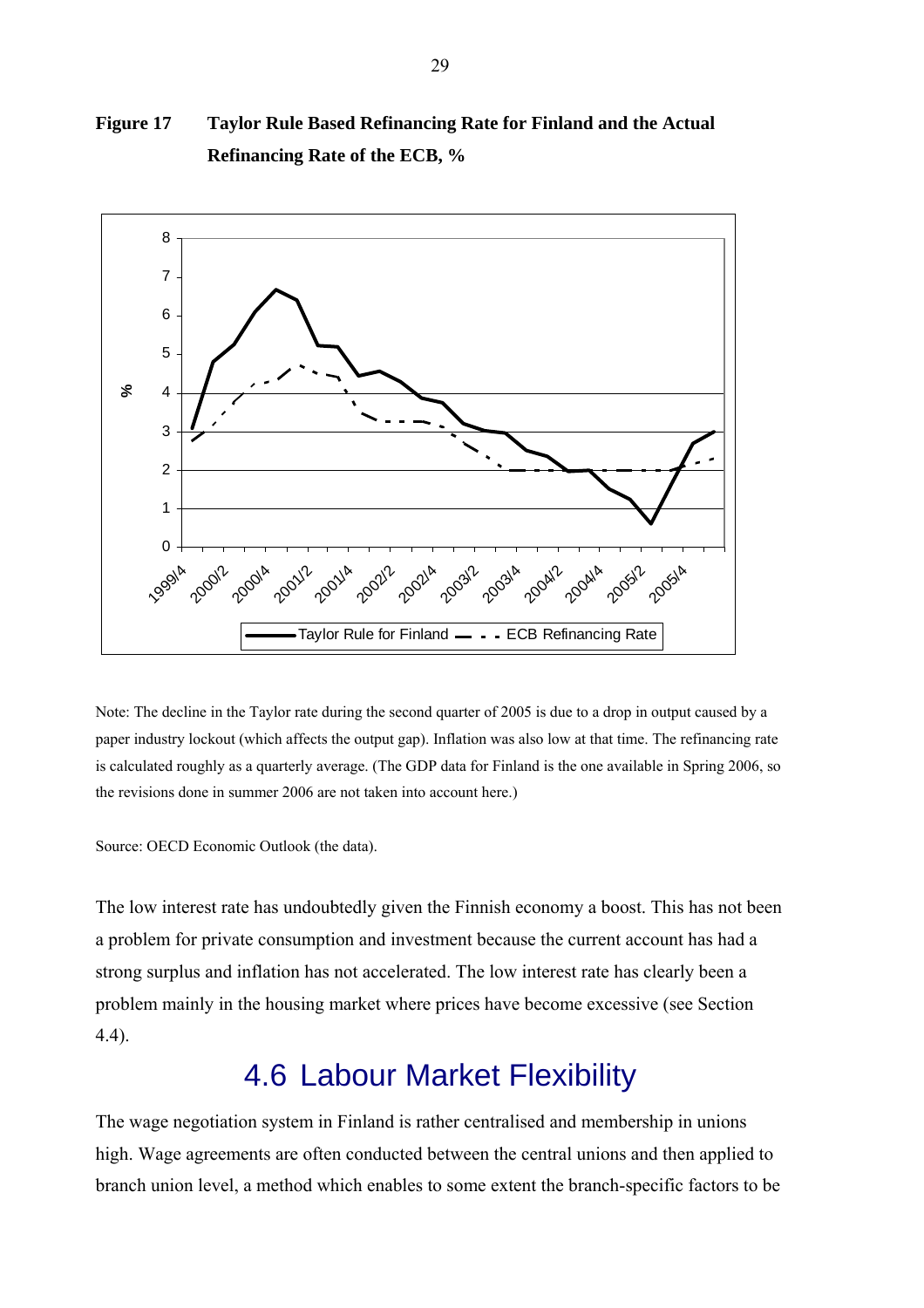taken into account. At times a centralised agreement cannot be achieved. In these cases agreements are made between branch level employer and employee organisations.

#### **Figure 18 Relative Unit Labour Costs of Finnish Manufacturing Industries in Common Currency, Index 2000=100**



Note: Competitiveness improves when the curve declines. Country weights: European countries' country-wise import shares, adjusted for Finland's export structure.

Source: ETLA. Data from OECD, Stan Database.

The rather centralised system of negotiations and the corporatist political culture make it possible to agree on wages which, on average, support the competitiveness of the economy. Although the adjustment measures aiming for improved competitiveness during the depression period of the early 1990s were mainly due to the devaluation and depreciation of the Markka, the wage negotiation system contributed with very low wage increases (Figure 18). Since then, Finland's competitiveness has been rather stable.

At the micro level Finnish wages are, however, very rigid in real as well as in nominal terms. Employees are not ready to adjust wages to support the specific economic situation of the firm (see Böckerman, Laaksonen and Vainiomäki, 2006). According to Dickens et al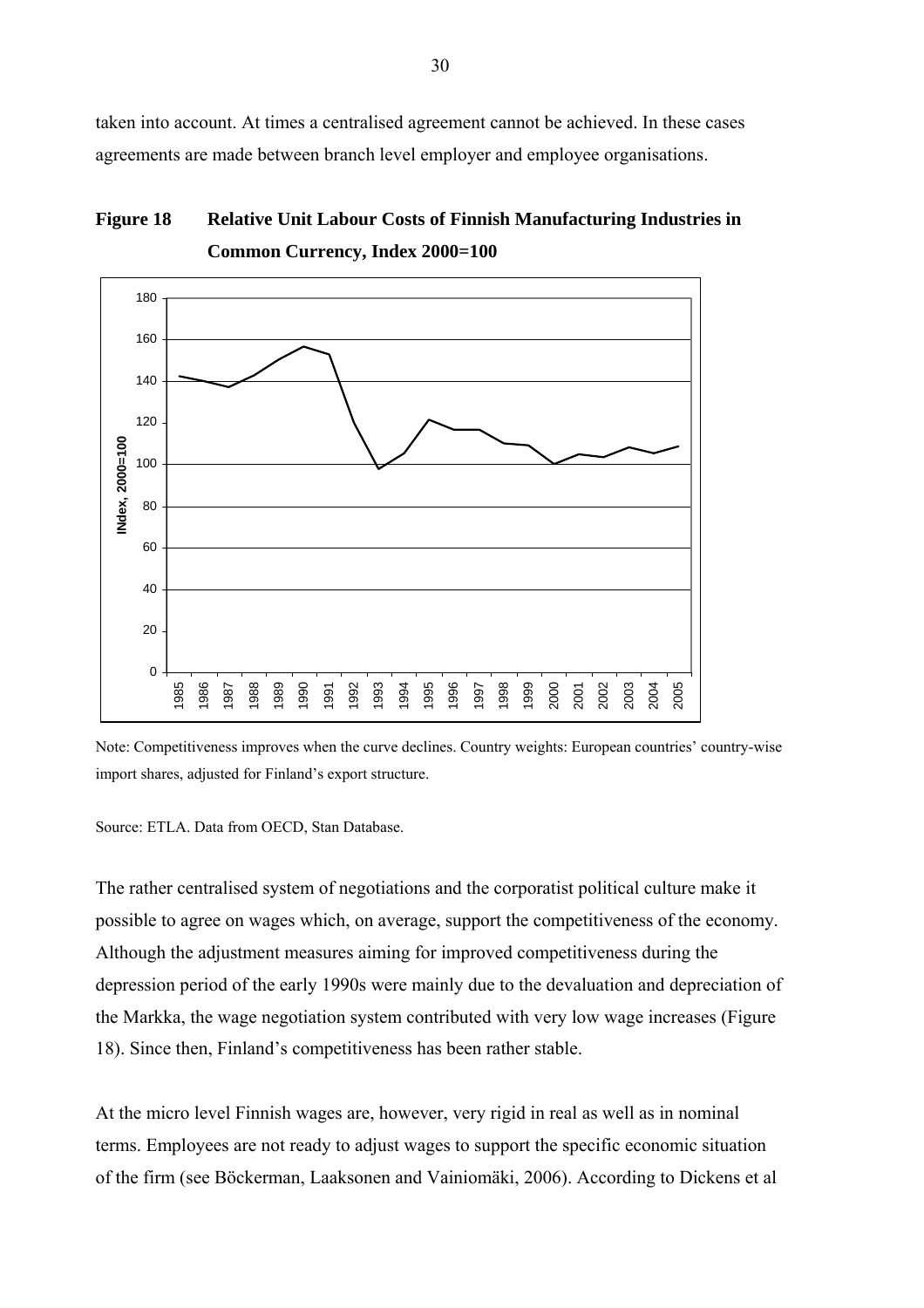(2006) the aggregate rigidity measure obtained by summarising the nominal and real stickiness measures in Finland is the fifth highest in Western Europe. The measure based on several years of data is 0.70 for Finland, 0.96 for Portugal, 0.90 for France, 0.89 for Sweden and 0.80 for Italy. Especially real wage rigidity is high in Finland as well as in Sweden and France.

Rigidity of wages can be a problem in the Euro area because Finland is in many ways different from the Euro area aggregate. The probability of country specific shocks is thus rather high.

Until now the external environment has been fairly stable. Globalization has introduced main challenges, particularly as labour-intensive subcontracting firms have relocated activities to high-growth and low-cost countries where their client firms also operate. Relocation has been mainly to China, but also Estonia, Russia and Hungary have attracted Finnish FDI. It is not probable that greater wage flexibility could have succeeded in keeping these firms in Finland. As these changes are structural in nature, delaying adjustment might not prove to be useful at all. In the case of temporary shocks, micro flexibility of wages is, however, important to save firms and keep employment in the country.

The Finnish labour market system can be rather strong in its respond to major economywide shocks. A political consensus can usually be achieved for moderating wage increases and for reforming labour market conditions. The main problems are, however, related to the very limited firm-level flexibility of wages. This undoubtedly affects the unemployment level negatively as well.

Regional mobility of labour usually increases as the economy expands. Economic expansion has been much higher in some growth centres of the country than in the remote areas. The young labour force actively migrates, while older people who have settled down in some area are more reluctant to move. Low and/or outdated education/skills, owneroccupied housing and short time until retirement are the major factors of rigidity.

International movement in Finland is concentrated on in-migration rather than outmigration. Shortages of labour in some practical professions such as construction, sanitary services, etc. have attracted labour from Estonia, some other new EU countries and Russia.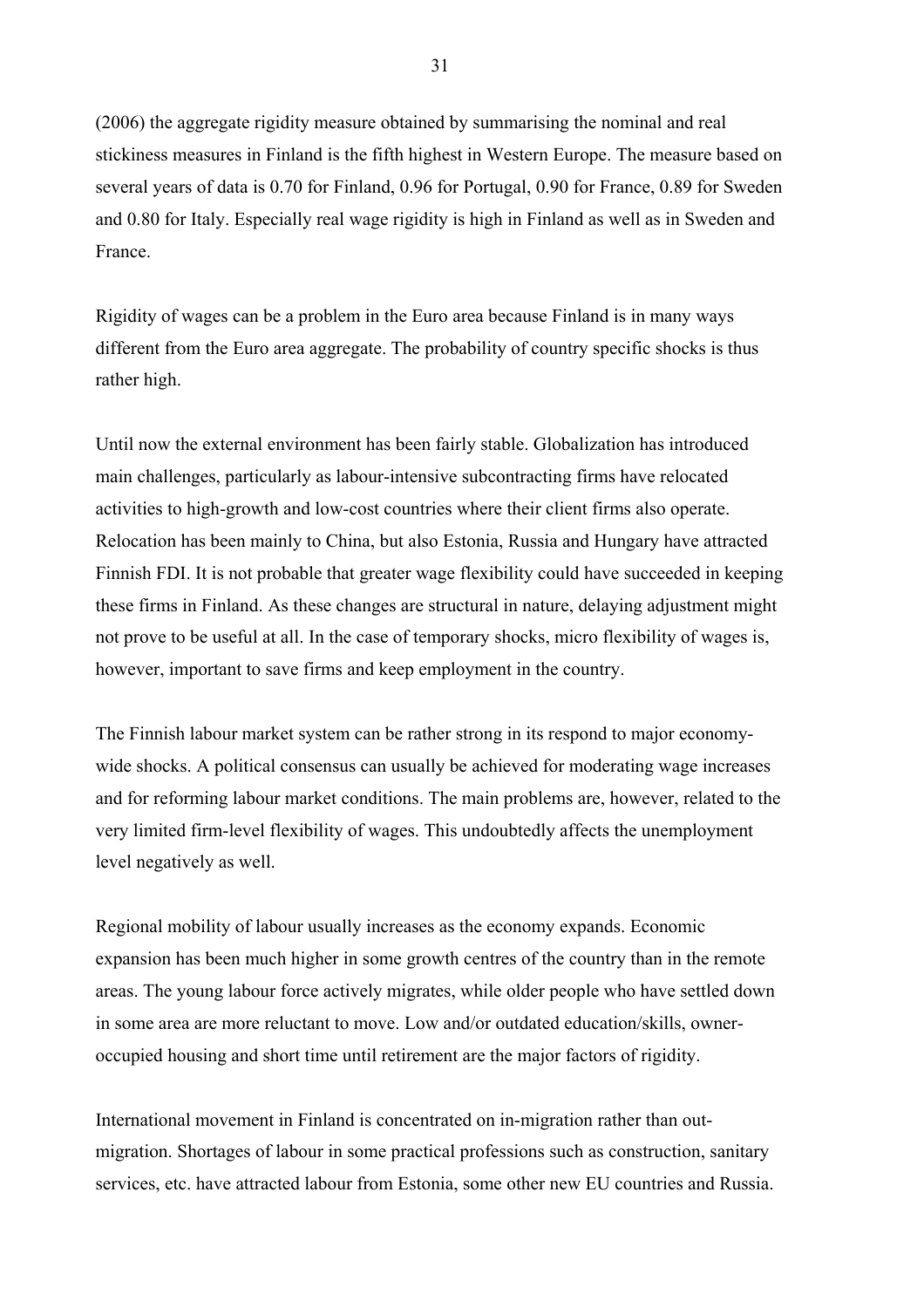Naturally, this has helped to avoid wage pressures and bottlenecks in these sectors. It is possible that use of foreign labour will increase micro flexibility of wages in the future. For the unemployed Finnish labour force, migration abroad has not been a realistic option.

## 4.7 Fiscal Policy

In addition to labour market flexibility, fiscal policy also offers a potential option in the adjustment to shocks. In the case of fiscal policy, the currently good financial situation of the public sector gives room for anti-cyclical policies, although the implications of the rapidly ageing Finnish population on the public sector must be taken into account. Because of inherent problems with respect to timing and the scale of fiscal measures, fiscal policy has not been used very actively in Finland. As a result of the room for manoeuvre in public finances, labour income taxation has been reduced during the 1990s and early 2000s, basically for incentive reasons. Also enterprise taxation has been lowered for improved competitiveness.

These tax cuts, even in conjunction with the moderate wages increases, have not created inflationary pressures. In fact, tax cuts have often been a part of the wage negotiation deal. In 2001 and 2005 when exports were weak, tax cuts helped to maintain economic momentum in the country.

## 5 Summary and Conclusions

Finland's performance as a member of the Euro area since its foundation in the beginning of 1999 has been good. The country has strictly implied with the rules originally set at the Maastricht conference. These concerned factors such inflation, interest rates, public sector balance and general government gross debt. The healthy economic development achieved after the severe depression of the early 1990s has contributed to the country's compliance with the Maastricht regulations. However, Finland has also undertaken active policy measures for compliance with the criteria.

Finland has benefited from certain microeconomic advantages of the Euro, such as reduced costs of foreign exchange, the advantage of not have to hedge against changes in foreign exchange between Euro countries, certain image and monitoring benefits, which might have had a positive effect on investments, and particularly, lower interest rates. Finland has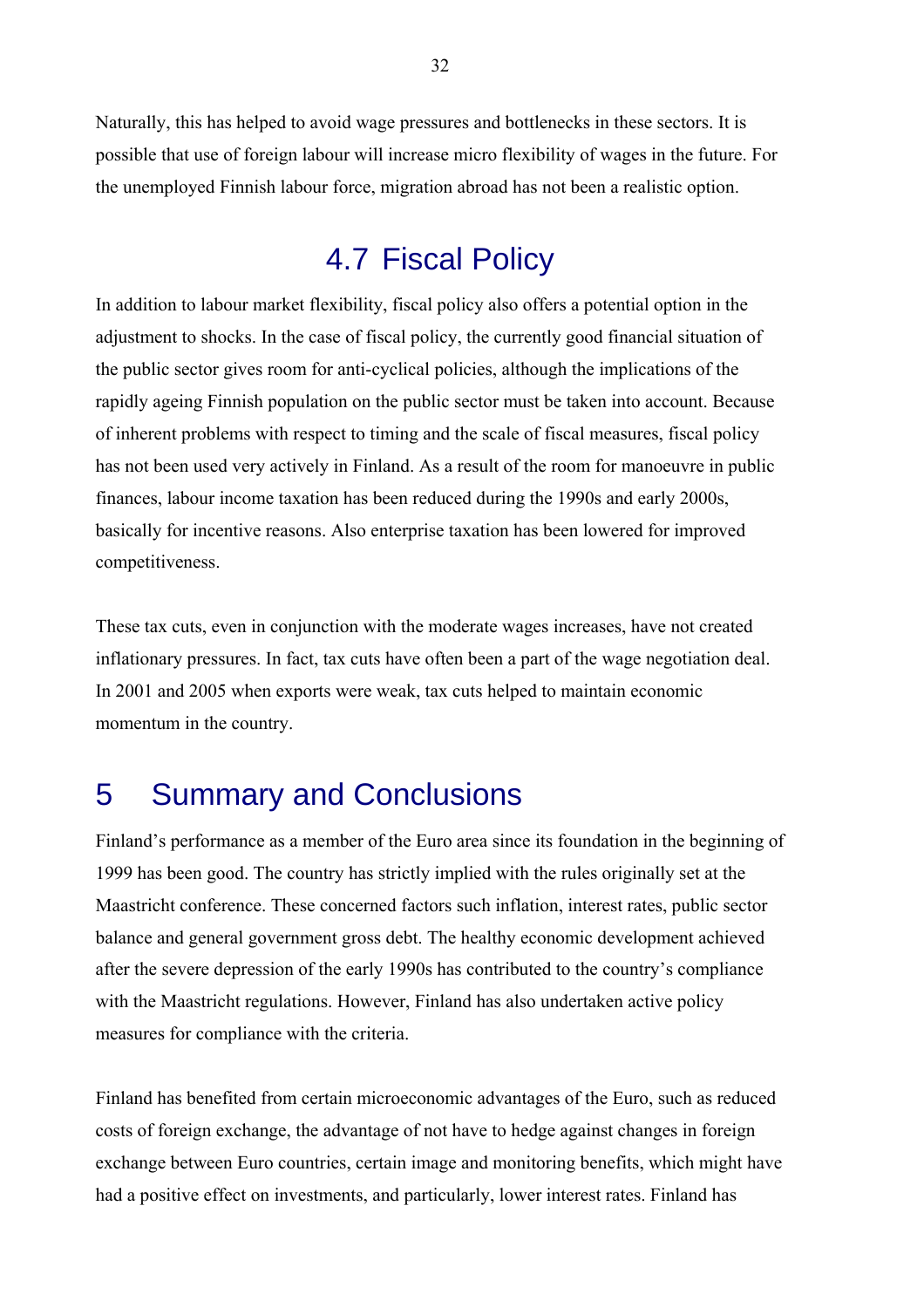profited from the bonus of credibility created by the European central bank. Achieving the same credibility for the domestic central bank would not have been without problems. Credibility of monetary policy is important, especially in times of international and domestic crises.

The domestic and the relevant international environments have, on the other hand, been rather stable during the Euro period. The Russian currency crises during the Euro preparatory period in 1998 and the ICT crises around the turn of the century have been major crises. The former had a negative effect on exports to Russia and to some other countries affected by the crisis. The ICT crisis impacted rather strongly on electronics industry exports in 2001. Wage agreements have also been moderate so that international competitiveness has been maintained. The good macroeconomic situation in terms of export growth of especially the electronics industry, high current account surplus, low inflation and good public sector balances have given a good starting point for stable economic development. In fact, there has been no severe test of the EMU membership in Finland.

There are some well-known potential structural factors in the Finnish economy that can create problems when in certain circumstances the common monetary policy and the common exchange rate do not conform to the Finnish situation. Finland's production structure is rather different from that of the Euro area aggregate. In particular, the shares of transport and communications, the paper industry and the electronics industry are clearly higher in Finland than in the Euro area on average. Shocks affecting these sectors strongly are not reflected in the aggregate Euro area level figures and policies. Finland's country composition for exports also deviates considerably from the Euro area aggregate, as the shares of exports to Sweden, Russia, Estonia and China are clearly higher than on average. On the other hand, the share of France is smaller. These differences can also be a source of asymmetric shocks.

The observed business cycle development in Finland has also been different from that of the Euro area aggregate. The correlation of GDP changes between Finland and the Euro area has been relatively low. Variations in GDP have been higher than on average in the Euro area. However, when we take into account the fact that the growth of the Finnish GDP has also been higher, the variation has been at approximately average level. The strong trend growth of GDP thus has contributed in this respect.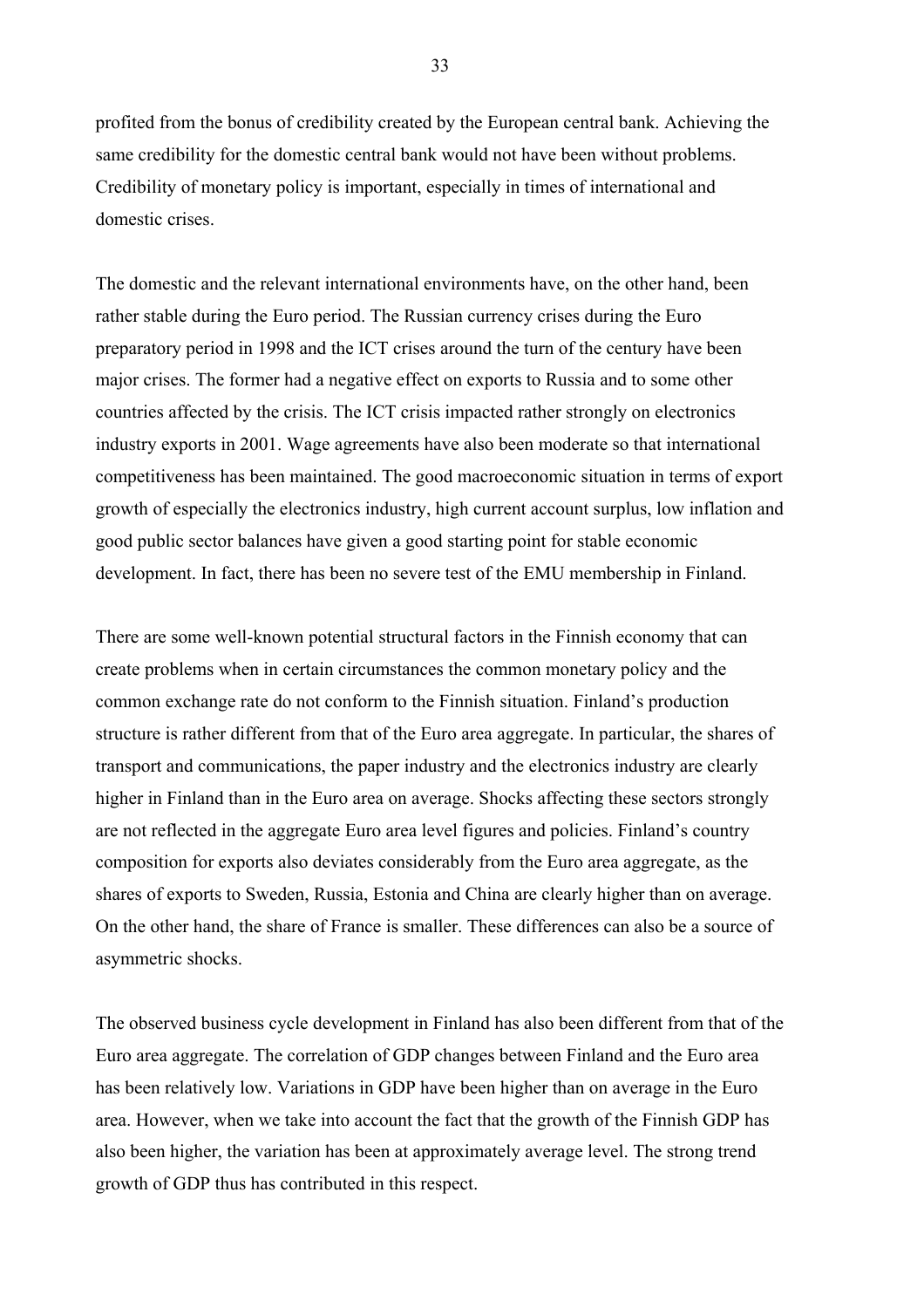Finland's interest rates as a member of the Euro area have been lower than the Taylor rule would indicate, and these would undoubtedly have been somewhat higher without membership. Inflation has not been a problem but housing prices have risen very fast.

The key adjustment mechanisms, labour market and fiscal policy, have been used in a responsible manner, and these sectors have not created problems. Good public finances have enabled tax cuts to be made, which in turn have helped to obtain moderate wage increases. At the macro level, the Finnish centralised wage negotiation system and corporatist practices will be able to respond to major macro level developments appropriately. The problem in the Finnish labour market is the very high level of micro rigidity in wages, particularly real wage rigidity. This can be a problem in responding to firm and sector specific shocks.

Good times cannot continue forever. The probability of asymmetric shocks is higher than on average in the Euro area, creating a challenge for the adjustment mechanisms. Public sector finances must be sound to enable necessary fiscal policy measures to be established and to be prepared for cost pressures related to the rapidly ageing population. Firm level labour market flexibility should be increased, and regional as well as vocational mobility of labour should be promoted. Maintaining a trend of high economic growth is, however, the most important task, because it ensures that options for manoeuvring with respect to adjustment mechanisms remain available.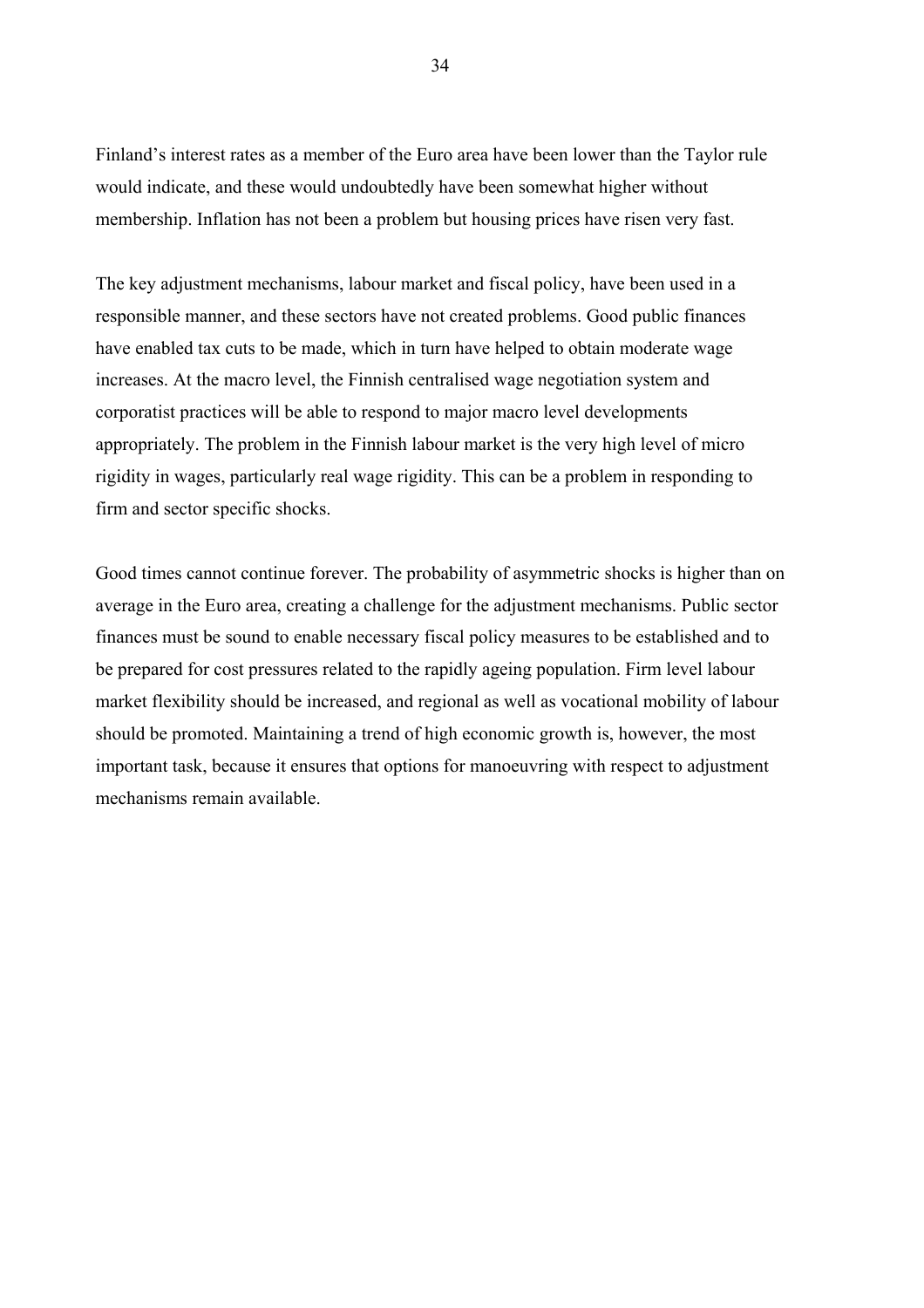### **Literature**

Alho, K., M. Kotilainen and M. Widgrén (1992) "Suomi Euroopan yhteisössä – arvio taloudellisista vaikutuksista" ("Finland in the European Community – An Assessment of the Economic Impacts"). ETLA B 81. (in Finnish with an English Summary).

Alho, K., M. Kotilainen and M. Widgrén (1996) "Finland in the European Community – The Economic Impacts". In K. Alho, M. Erkkilä and M. Kotilainen (eds.) *The Economics and Policies of Integration – a Finnish Perspective*. Kluwer Academic Publishers. Dordrecht/Boston/London, pp. 9-19.

Blanchard, O. (2006) "European Unemployment: The Evolution of Facts and Ideas". *Economic Policy* 1/2006.

Böckerman, P., S. Laaksonen and J. Vainiomäki (2006) "Ovatko palkat jäykkiä Suomessa" ("Are Wages Sticky in Finland?") Talous ja yhteiskunta, 2/2006. (in Finnish).

Dickens, W. T., G. Lorentz, E. L. Groschen, S. Holden, J. Messina, M. E. Schweitzer, J. Turunen, M. Ward-Warmedinger (2006) The Interaction of Labour Markets and Inflation: Analysis of Micro Data from the International Wage Flexibility Project. *Journal of Economic Perspectives* (forthcoming).

Calmfors L., H. Flam, N. Gottfries, M. Jerneck, R. Lindahl, J. Haaland Matlary, C. Nordh Berndtssson, E. Rabinowitz and A. Vredin (1996) "Sverige och EMU" ("Sweden and EMU"). EMu Utredingens Betänkande. (Report of the Study Group on Swedish EMU Membership of the Swedish Governement). SOU 1996:158. Stockholm. (in Swedish)

Kotilainen, M. (1991a) "Exchange Rate Unions: A Comparison to Currency Basket and Floating Rate Regimes". ETLA, Discussion Paper, No. 356.

Kotilainen, M. (1991b) "Exchange Rate Unions: A Comparison to Currency Basket and Floating Rate Regimes – A Three-Country Model with Endogenous Prices". ETLA, Discussion Paper, No. 372.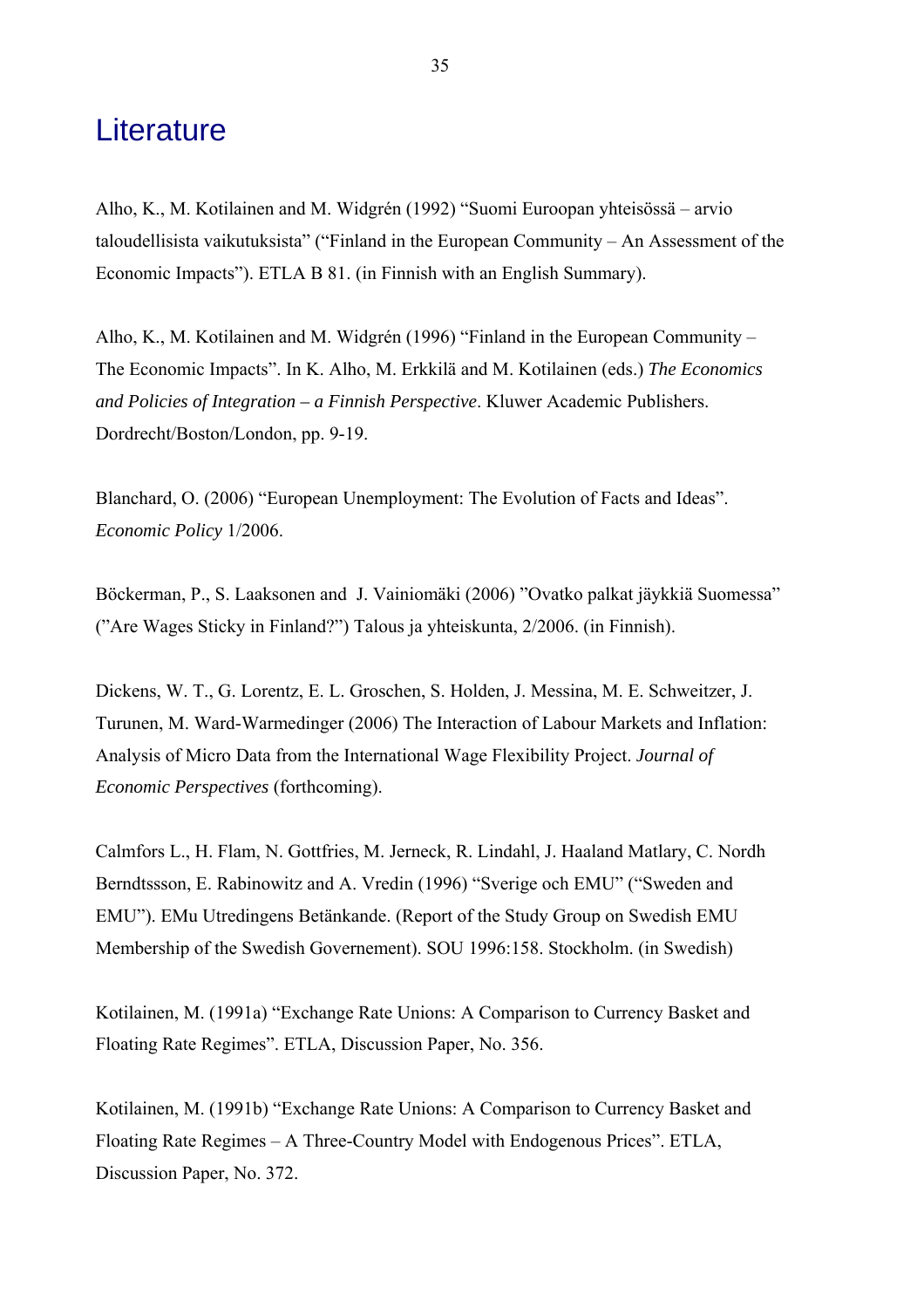Kotilainen, M. (1992a) "Exchange Rate Unions: A Comparison to Currency Basket and Floating Rate Regimes". ETLA, Discussion Paper, No. 399.

Kotilainen, M. (1992b) "Euroopan talous- ja rahaunioni ja Suomi" ("European Monetary Union and Finland"). ETLA, Discussion Paper, No. 408. (in Finnish)

Kotilainen, M. (1993) "Exchange Rate Unions: A Comparison with Currency Basket and Floating Rate Regimes - A Case of Temporary Shocks". ETLA, Discussion Paper, No. 448.

Kotilainen, M. (1995) "Exchange Rate Unions: A Comparison with Currency Basket and Floating Rate Regimes". ETLA A 21.

Kotilainen, M. (1996) "Is the EU an Optimal Currency Area and Is Finland a Part of It?" In K. Alho, M. Erkkilä and M. Kotilainen (eds.) *The Economics and Policies of Integration – a Finnish Perspective*. Kluwer Academic Publishers. Dordrecht/Boston/London, pp. 117-148.

Kotilainen, M. (1998) "Economic Policy in EMU". ETLA Discussion Paper, No. 627.

Kotilainen, M. and T. Peura (1988) "Finland's Exchange Rate Regime and European Integration". ETLA Discussion Paper No 277 (December 1988) and Bank of Finland Discussion Paper 33/88 (12.12.1988) (47 pages).

Kotilainen, M., K. Alho and M. Erkkilä (1994) "Suomen valmistautuminen EMUjäsenyyteen" ("Finland's Preparation for EMU Membership"). ETLA B 103 (in Finnish).

OECD (2004) Euro area. OECD Economic Surveys, Vol. 2004/5. September.

Pekkarinen, J.et al (1997) Report of the EMU Study Group. Prime Minister's Office, Finland. (in Finnish).

Taylor, J. (1993) "Discretion Versus Policy Rules in Practice". *Carnegie-Rochester Conference Series on Public Policy* 39, pp. 195-214.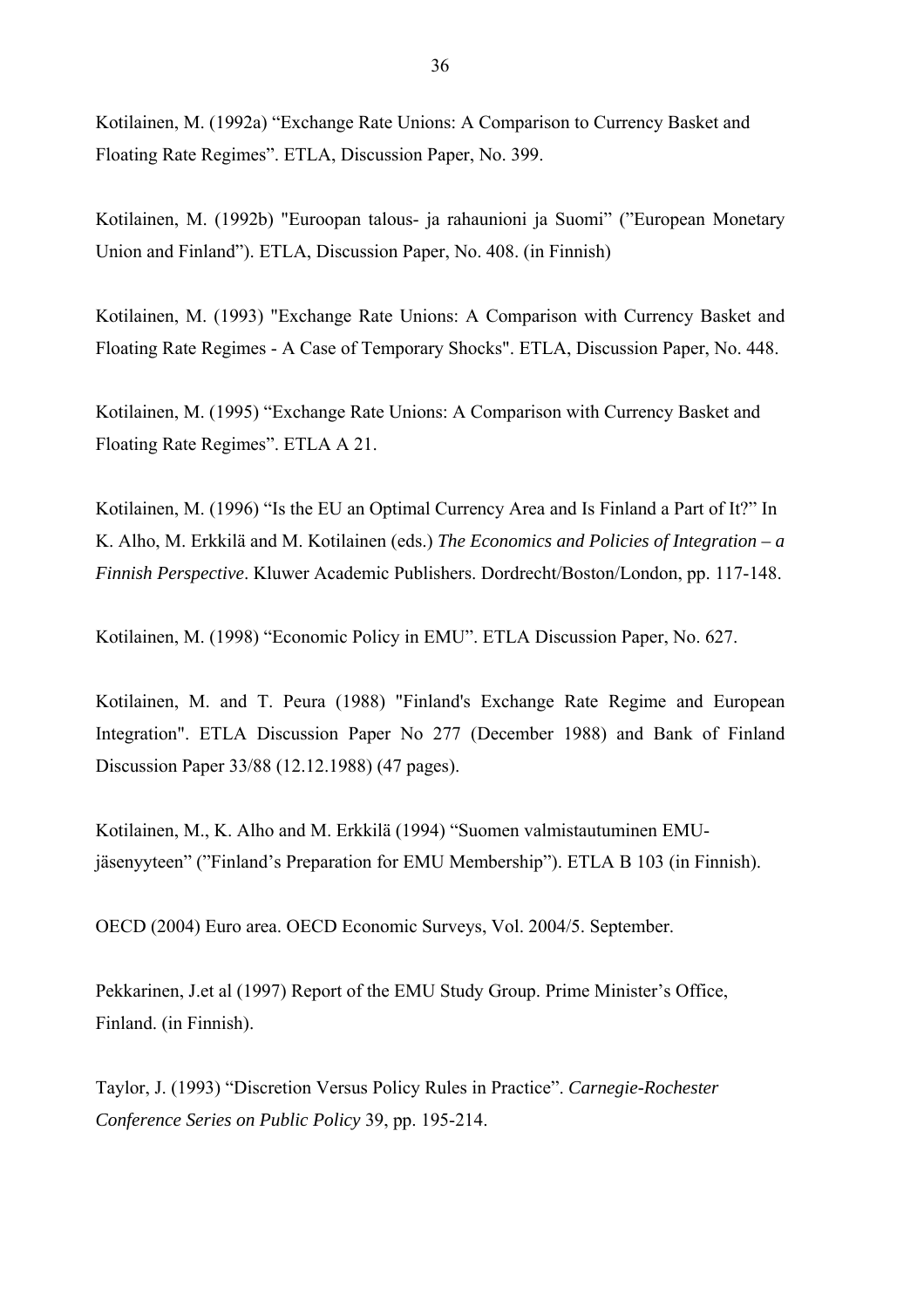VATT (1992) "Suomi Euroopan yhteisön jäsenenä" ("Finland as a Member in the European Community"). VATT Publication no. 5 (in Finnish), Helsinki.